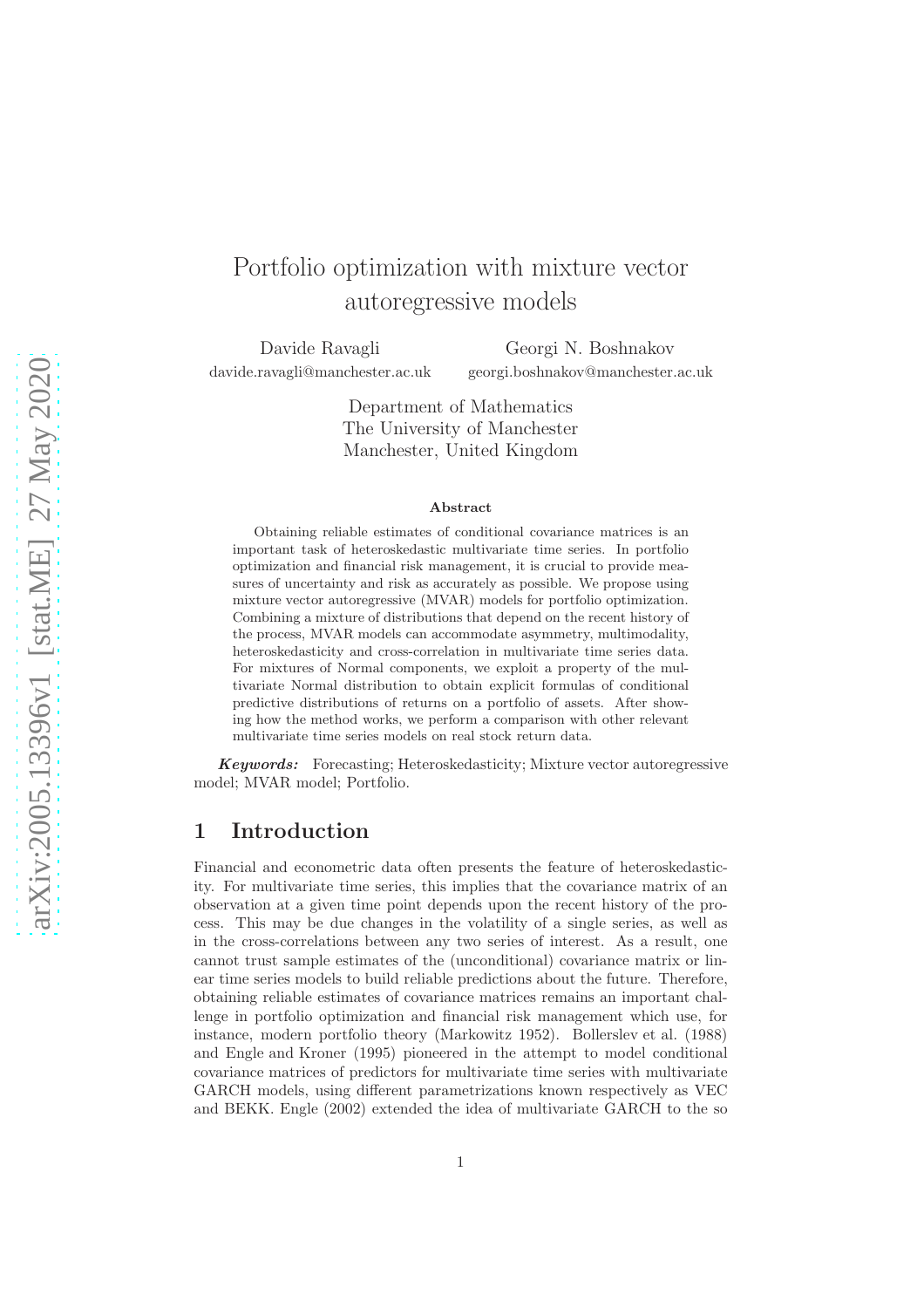called Dynamic Conditional Correlation models, in which each element of the time-dependent covariance matrix of the data is modelled to follow a GARCH process. Such models have computational advantages over multivariate GARCH models in that the number of parameters to be estimated in the correlation process is independent of the number of series to be correlated, by use of common parameters across all correlations to be estimated.

Since then, much work has been done to develop multivariate GARCH models for portfolio optimization. In particular, many attempts have been made in combining GARCH and factor models, with the aim of dimensionality reduction. These models rely on the assumption that financial returns are described by a small number of underlying common variables, or factors, which can be used to model the data more parsimoniously. Although all equal in concept, different approaches used different assumptions on such factors, so that different techniques are used to derive them. For instance, [Alexander \(2000\)](#page-17-1) uses a principal components analysis in which factors are assumed to follow independent GARCH processes, whereas [Van der Weide \(2002\)](#page-18-3) considers the case in which factors are not orthogonal. Finally, [Santos and Moura \(2014\)](#page-18-4) introduced the dynamic factor GARCH model with time-varying factor loadings.

We propose using a mixture vector autoregressive (MVAR) model [\(Fong et al.](#page-18-5) [2007\)](#page-18-5) for portfolio optimization. MVAR models are the multivariate extension of the mixture autoregressive model by [Wong and Li \(2000\)](#page-18-6). Combining predictive distributions which depend on the recent history of the process, MVAR models can accommodate asymmetry, multimodality, heteroskedasticity and crosscorrelation in multivariate time series data. Theoretical properties of MVAR were explored for the case of a multivariate Gaussian mixture in Fong [et al.](#page-18-5) [\(2007\)](#page-18-5) and [Kalliovirta et al. \(2016](#page-18-7)).

Using the Gaussian MVAR model assumption, we are able to fully specify conditional predictive distributions for future observations. We will show how it is possible to combine modern portfolio theory [\(Markowitz 1952\)](#page-18-0) and the assumption of Gaussian mixture vector autoregressive model for portfolio optimization. Under this model assumption, we will also estimate the risk associated with the forecast. Finally, we will compare the performance of our method with that of the dynamic conditional correlation model by [Engle \(2002\)](#page-18-2) and the vector autoregressive model (VAR).

#### <span id="page-1-1"></span>2 The mixture vector autoregressive model

Mixture vector autoregressive models or MVAR [\(Fong et al. 2007](#page-18-5)) are a multivariate extension of Mixture Autoregressive Models [\(Wong and Li 2000\)](#page-18-6).

The MVAR model with  $q$  Gaussian components, and an  $m$  dimensional vector  $Y_t$  is defined as

<span id="page-1-0"></span>
$$
F(Y_t | \mathcal{F}_{t-1}) = \sum_{k=1}^{g} \pi_k \Phi \left( \Omega_k^{-1/2} \left( Y_t - \Theta_{k0} - \sum_{i=1}^{p_k} \Theta_{ki} Y_{t-i} \right) \right) \tag{1}
$$

where

- $Y_t$  is a  $m \times 1$  data vector at time t.
- $\pi = (\pi_1, \ldots, \pi_n)$  are the mixing weights.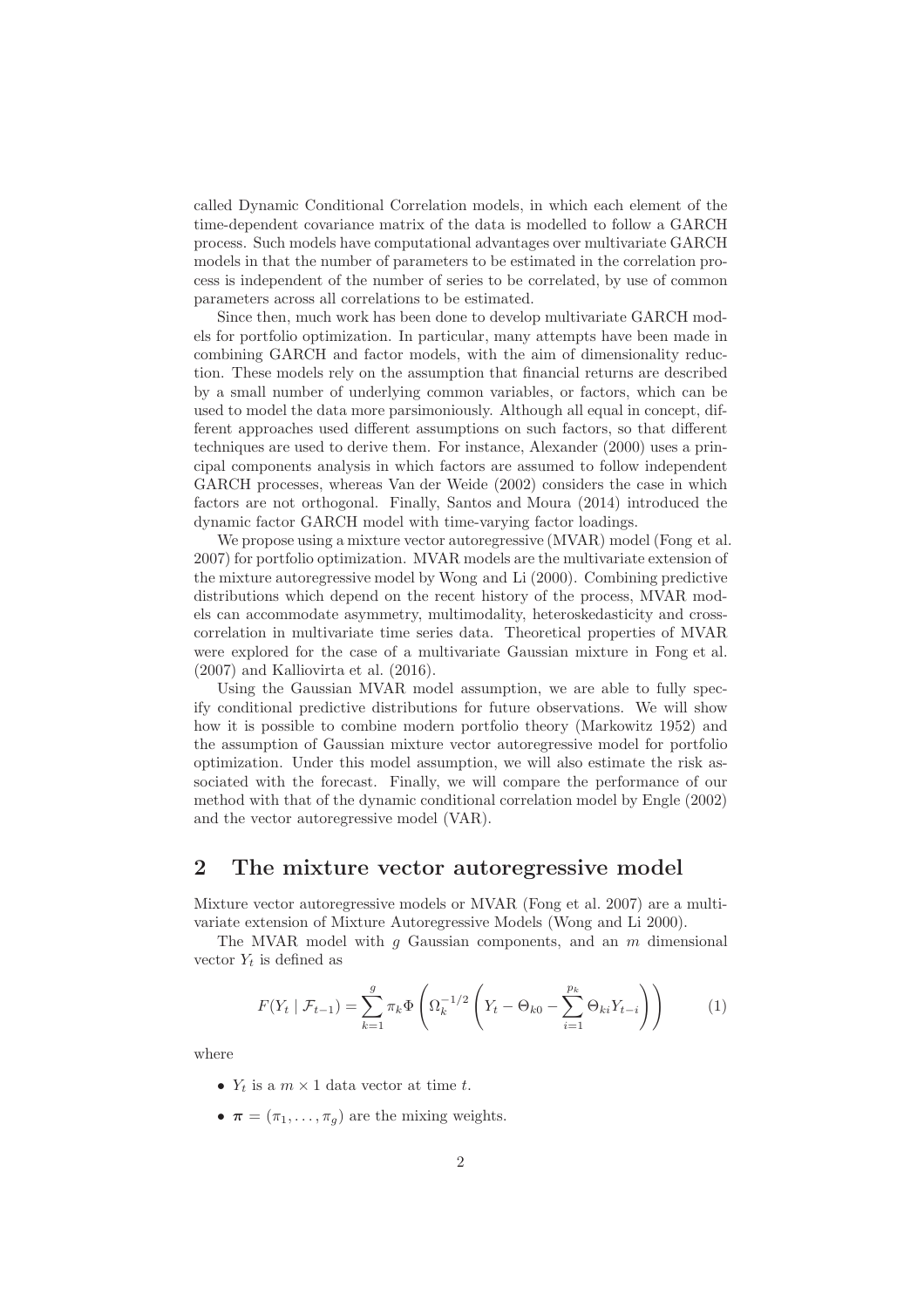- $\Omega_k$  is the covariance matrix of component k.
- $p_k$ ,  $k = 1, \ldots, g$  is the autoregressive order of component k. We denote  $p = \max(p_k)$ .
- $\Theta_{k0}$  is a  $m \times 1$  intercept vector for component k, and  $\Theta_{k1}, \ldots, \Theta_{kp_k}$  are  $m \times m$  matrices of autoregressive parameters. If  $p_k < p$ , then  $\Theta_{kl} = 0_m$ for  $p_k < l \leq p$ , where  $0_m$  is the zero-matrix of size  $m \times m$ .
- $\Phi(\cdot)$  is the CDF of the standard multivariate normal distribution, and  $\phi(\cdot)$  is the corresponding pdf.
- Assuming start at  $t = 1$ , [\(1\)](#page-1-0) holds for  $t > p$ .

Regularity conditions and parameter estimation by EM algorithm are discussed in [Fong et al. \(2007](#page-18-5)) and [Kalliovirta et al. \(2016\)](#page-18-7).

MVAR may be seen as an alternative to multivariate GARCH when the data presents heteroskedasticity and time-dependent cross correlations, while also accounting for possible multimodality and asymmetry in the distribution.

Suppose that a m-variate time series  ${Y<sub>t</sub>}$  of length n follows a MVAR process. Let  $\mathbf{Z} = (\mathbf{Z}_1, \ldots, \mathbf{Z}_n)$  be an unobserved allocation random variable, where  $Z_t$  is a g-dimensional vector with component k equal to 1 if  $Y_t$  comes from the  $k^{th}$  component, and 0 otherwise.

Following notation from [Fong et al. \(2007\)](#page-18-5), let  $\tilde{\Theta}_k = [\Theta_{k0}, \Theta_{k1}, \dots, \Theta_{kp_k}]$ and  $X_{tk} = (1, Y_{t-1}^T, \ldots, Y_{t-p_k}^T)^T$ . In addition, let  $\vartheta$  denote the complete set of parameters. Parameter estimates are then obtained by EM-algorithm with the following steps:

• E-step

$$
\tau_{tk} = \mathbb{E}\left[Z_{tk} \mid Y_t, \vartheta\right] = \frac{\pi_k \phi\left(\Omega_k^{-1/2} \left(Y_t - \Theta_{k0} - \sum_{i=1}^{p_k} \Theta_{ki} Y_{t-i}\right)\right)}{\sum_{l=1}^{g} \pi_l \phi\left(\Omega_l^{-1/2} \left(Y_t - \Theta_{l0} - \sum_{i=1}^{p_l} \Theta_{li} Y_{t-i}\right)\right)}
$$
(2)

• M- step

$$
\hat{\pi}_k = \frac{1}{n-p} \sum_{t=p+1}^n \tau_{tk}
$$
\n
$$
\hat{\Theta}_k = \left(\sum_{t=p+1}^n \tau_{tk} X_{tk} X_{tk}^T\right)^{-1} \left(\sum_{t=p+1}^n \tau_{tk} X_{tk} Y_t^T\right)
$$
\n
$$
\hat{\Omega}_k = \frac{\sum_{t=p+1}^n \tau_{tk} e_{tk} e_{tk}^T}{\sum_{t=p+1}^n \tau_{tk}}
$$
\n(3)

where  $e_{tk} = Y_t - \Theta_{k0} - \sum_{i=1}^{p_k} \Theta_{ki} Y_{t-i}$ .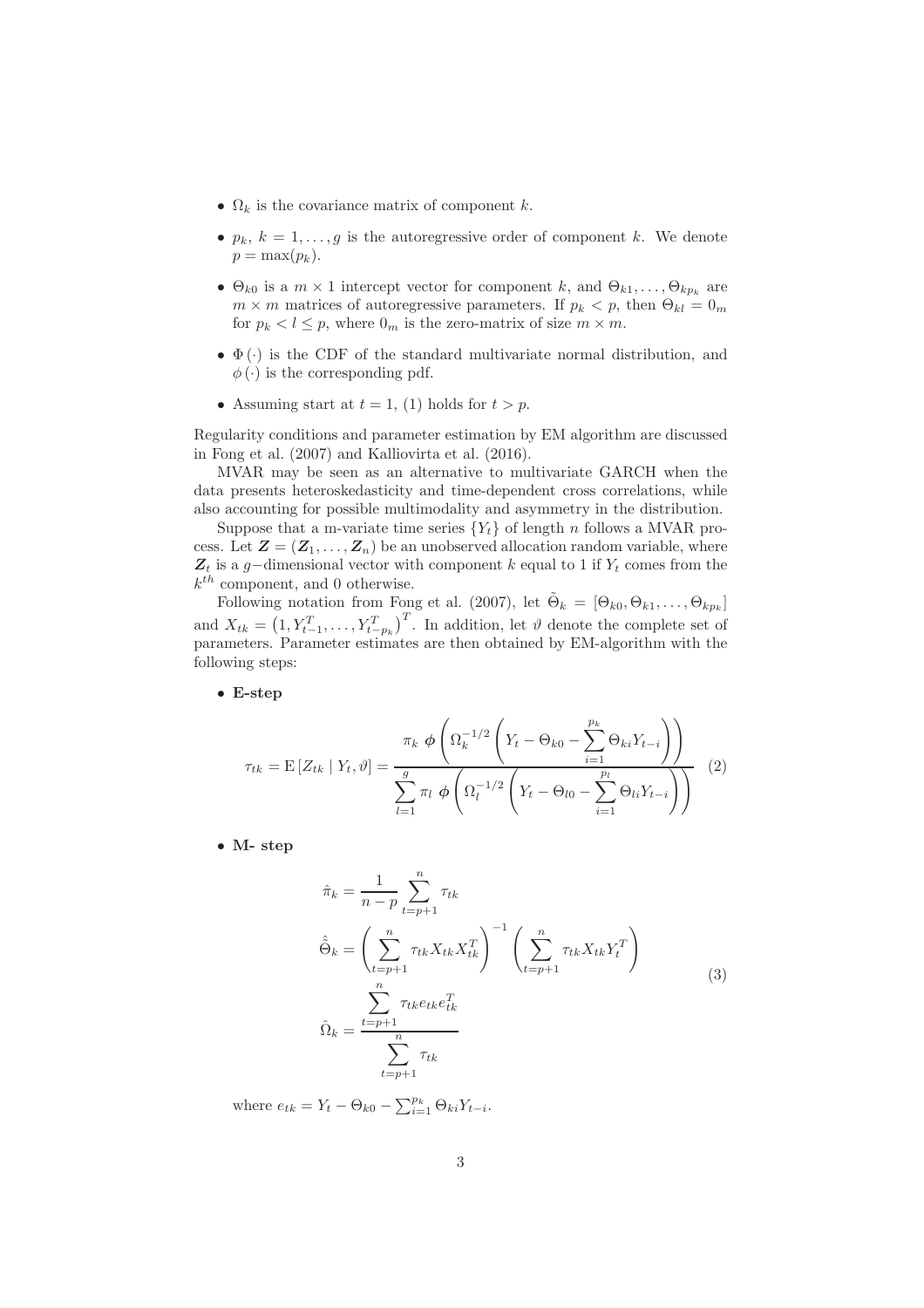E-step and M-step are repeated recursively until convergence to maximum likelihood estimates of the parameters.

First and second order stationarity conditions are discussed by [Saikkonen](#page-18-8) [\(2007\)](#page-18-8), see also [Boshnakov \(2011\)](#page-18-9) for the univariate case. Let

$$
A_{k} = \begin{bmatrix} \Theta_{k1} & \Theta_{k2} & \dots & \Theta_{kp-1} & \Theta_{kp} \\ I_{m} & 0_{m} & \dots & 0_{m} & 0_{m} \\ 0_{m} & I_{m} & \dots & 0_{m} & 0_{m} \\ \vdots & \vdots & \ddots & \vdots & \vdots \\ 0_{m} & 0_{m} & \dots & I_{m} & 0_{m} \end{bmatrix}, \qquad k = 1, \dots, g \qquad (4)
$$

where  $I_m$  and  $0_m$  are respectively the identity matrix and the zero matrix of size  $m \times m$ . A necessary and sufficient condition for the MVAR model to be stationary is that the eigenvalues of  $\sum_{k=1}^{g} \pi_k A_k \otimes A_k$  are smaller than 1 in modulus. A MVAR model that satisfies this condition is said to be *Stable*. In practice, to assess stability of the fitted model parameters are replaced by their estimates.

#### <span id="page-3-0"></span>2.1 Prediction with mixture vector autoregressive models

By model assumption, the one step ahead conditional predictive distribution at time  $t$  is fully specified, and it is that of  $(1)$  where, for notational convenience, we replace t with  $t + 1$ , i.e.

$$
F(Y_{t+1} | \mathcal{F}_t) = \sum_{k=1}^{g} \pi_k \Phi \left( \Omega_k^{-1/2} \left( Y_{t+1} - \Theta_{k0} - \sum_{i=1}^{p_k} \Theta_{ki} Y_{t+1-i} \right) \right)
$$

Hence, the conditional distribution of the one step ahead predictor is a mixture of g Gaussian components and it depends on previous values ot the process. In particular, the conditional covariance matrix depends on previous values of the process, a defining property of heteroskedasticity. To obtain the conditional mean and the covariance matrix let  $\mu_{t+1,k} = \Theta_{k0} + \sum_{i=1}^{p_k} \Theta_{ki} Y_{t+1-i}$ , for  $k =$  $1, \ldots, g$ . Then

$$
E\left[Y_{t+1} \mid \mathcal{F}_{t}\right] = \sum_{k=1}^{g} \pi_{k} \mu_{t+1,k} = \mu_{t+1}
$$
  
\n
$$
Cov\left(Y_{t+1} \mid \mathcal{F}_{t}\right) = \sum_{k=1}^{g} \pi_{k} \Omega_{k} + \sum_{k=1}^{g} \pi_{k} \left(\mu_{t+1,k} - \mu_{t+1}\right) \left(\mu_{t+1,k} - \mu_{t+1}\right)^{T}
$$
 (5)  
\n
$$
= \sum_{k=1}^{g} \pi_{k} \Omega_{k} + \sum_{k=1}^{g} \pi_{k} \mu_{t+1,k} \mu_{t+1,k}^{T} - \mu_{t+1} \mu_{t+1}^{T}
$$

Using a method analogous to that of [Boshnakov \(2009\)](#page-17-2), we can derive the conditional distribution for the two steps ahead predictor as a mixture of  $g^2$ Gaussian components:

$$
F(Y_{t+2} | \mathcal{F}_t) = \sum_{k=1}^{g} \sum_{l=1}^{g} \pi_k \pi_l \Phi \left( \Psi_{kl}^{-1/2} \left( Y_{t+2} - \mu_{kl} \right) \right)
$$
(6)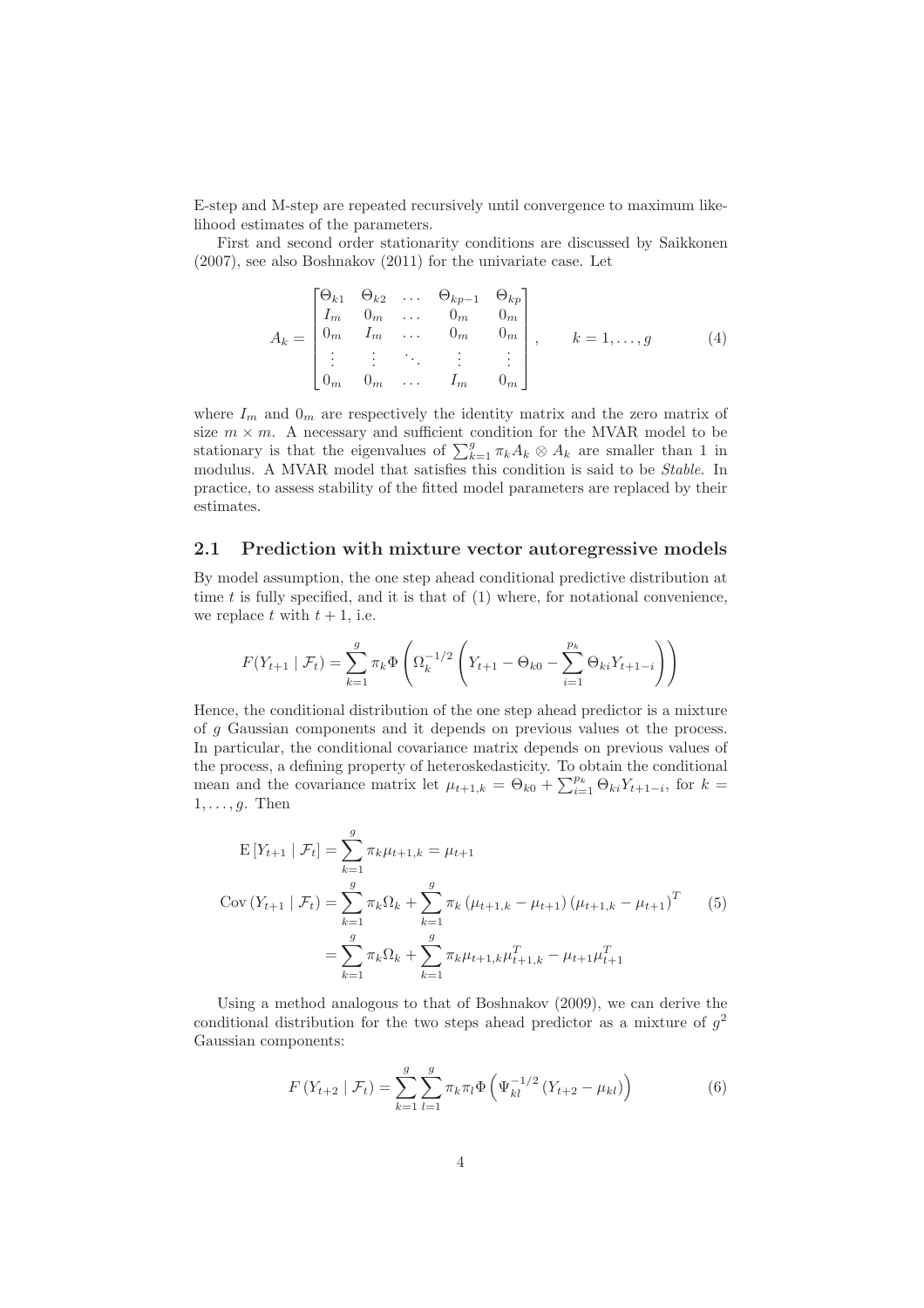where, for each  $k, l = 1, \ldots, q$ ,

$$
\mu_{kl} = \Theta_{k0} + \Theta_{k1}\Theta_{l0} + \sum_{i=1}^{p-1} (\Theta_{k,i+1} + \Theta_{k1}\Theta_{li}) Y_{t-1-i} + \Theta_{k1}\Theta_{lp}Y_{t-1-p}
$$
  

$$
\Psi_{kl} = \Omega_k + \Theta_{k1}\Omega_l\Theta_{k1}^T
$$

Note that, in general,  $\mu_{kl} \neq \mu_{lk}$  and  $\Psi_{kl} \neq \Psi_{lk}$ . Expectation and covariance matrix of this predictor are:

<span id="page-4-0"></span>
$$
\mathcal{E}\left[Y_{t+2} \mid \mathcal{F}_{t}\right] = \sum_{k=1}^{g} \sum_{l=1}^{g} \pi_{k} \pi_{l} \mu_{kl} = \mu_{t+2}
$$
\n
$$
\text{Cov}\left(Y_{t+2} \mid \mathcal{F}_{t}\right) = \sum_{k=1}^{g} \pi_{k} \pi_{l} \Psi_{kl} + \sum_{k=1}^{g} \sum_{l=1}^{g} \pi_{k} \pi_{l} \mu_{kl} \mu_{kl}^{T} - \mu_{t+2} \mu_{t+2}^{T}
$$
\n
$$
(7)
$$

Full derivation of [\(7\)](#page-4-0), as well as proof of the conditional distribution of  $Y_{t+2}$ , is available in Appendix [B.](#page-16-0) By recursing this procedure, we could derive a full distribution for any horizon  $h$ . However, the number of components in the mixture increases as  $g^h$  when h increases and therefore simulation methods may be preferred for approximate computation of predictive densities for larger horizons.

### <span id="page-4-1"></span>3 Portfolio optimization with MVAR models

Suppose that a multivariate time series  ${Y_t}$  of asset returns is observed, and it is believed that the underlying generating process is MVAR. From Section [2.1,](#page-3-0) conditional distributions of the 1 and 2 step predictors are fully specified, and can be estimated by plugging parameter estimates into the relevant equations.

Now, let  $w$  denote the weights of a portfolio built with assets  $Y_t$  (allowing short selling), and let  $R_{t+1} = w^T Y_{t+1}$  be the portfolio return at time t. Intuitively, because our model consists of a mixture of multivariate normal components, we can apply the property in [\(16\)](#page-16-1) to conclude that the conditional distribution of  $R_{t+1}$  is also (univariate) mixture normal, with corresponding mixing weights  $\pi$  from the fitted multivariate model. By model assumption in fact, at each time  $t+1$  an observation  $Y_{t+1}$  is assumed to be generated from one of g components of the mixture. Consequently,  $R_{t+1}$  is obtained by applying  $(16)$  to the selected component. Recursing this for all g components the result is itself a mixture distribution for  $R_{t+1}$ .

In terms of model parameters we write:

$$
F(R_{t+1} | \mathcal{F}_t) = \sum_{k=1}^{g} \pi_k \Phi\left(\frac{R_{t+1} - w^T \mu_{t+1,k}}{\sqrt{w^T \Omega_k w}}\right)
$$
(8)

Conditional mean and variance of  $R_{t+1}$  are:

$$
E[R_{t+1} | \mathcal{F}_t] = \sum_{k=1}^g \pi_k (w^T \mu_{t+1,k}) = \sum_{k=1}^g \pi_k \mu_{t+1,k}^* = \mu^*
$$
  
\n
$$
Var(R_{t+1} | \mathcal{F}_t) = \sum_{k=1}^g \pi_k (w^T \Omega_k w) + \sum_{k=1}^g \pi_k (\mu_{t+1,k}^*)^2 - (\mu^*)^2
$$
\n(9)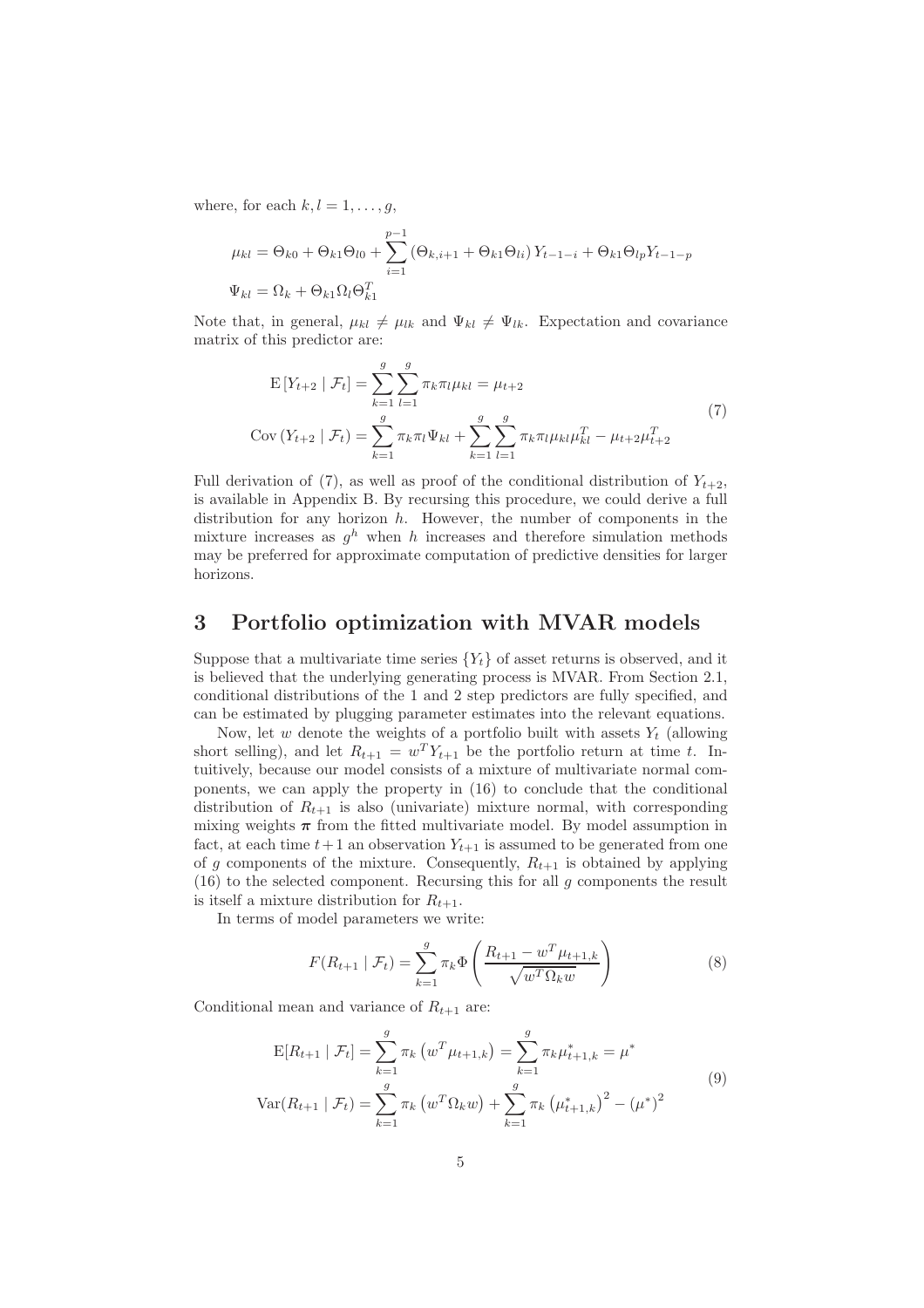Modern portfolio theory [\(Markowitz 1952\)](#page-18-0) gives us a way to calculate weights w<sup>\*</sup> to construct the most efficient portfolio for a given return, and to calculate the efficient portfolio of assets with the minimum possible variance. A portfolio with target return  $\mu$  is said to be an efficient portfolio when the variance associated with it is the lowest amongst all portfolios of the same assets having the same target return. The minimum variance portfolio is the efficient portfolio with the lowest possible variance of all efficient portfolios of the same assets. Throughout this paper we will denote efficient portfolios with the subscript EFF, and minimum variance portfolios with the subscript MVP. We now see how modern portfolio theory can be used to predict future observations assuming a MVAR model.

For the MVAR case, let  $E[Y_{t+1} | \mathcal{F}_t] = \mu_{t+1}$  and  $Cov(Y_{t+1} | \mathcal{F}_t) = \Omega_{t+1}$ . In addition, let

<span id="page-5-0"></span>
$$
A = \mathbb{1}\Omega_{t+1}^{-1}\mu_{t+1} \quad , \quad B = \mu_{t+1}\Omega_{t+1}^{-1}\mu_{t+1} \quad , \quad C = \mathbb{1}\Omega_{t+1}^{-1}\mathbb{1} \quad , \quad D = CB - A^2
$$
\n(10)

where 1 is a vector of 1s of the same length as  $\mu_{t+1}$ .

It can be proved that optimal weights for an efficient portfolio of these assets and target return  $\mu_{\rm EFF}$  are

<span id="page-5-1"></span>
$$
w_{\rm EFF} = \frac{1}{D} \left( B \Omega_{t+1}^{-1} \mathbb{1} - A \Omega_{t+1}^{-1} \mu_{t+1} + \mu^* \left( C \Omega_{t+1}^{-1} \mu_{t+1} - A \Omega_{t+1}^{-1} \mathbb{1} \right) \right) \tag{11}
$$

and the variance of such portfolio can be calculated equivalently as  $Var(R_t |$  $\mathcal{F}_{t-1}$ ) (MVAR model assumption) or  $w^T \Omega_t w$  (the variance of an efficient portfolio of assets) since

<span id="page-5-2"></span>
$$
w_{\text{EFF}}^T \Omega_{t+1} w_{\text{EFF}} = \sum_{k=1}^g \pi_k \left( w_{\text{EFF}}^T \Omega_k w_{\text{EFF}} \right) + \sum_{k=1}^g \pi_k \left( w_{\text{EFF}}^T \mu_{t+1,k} \right)^2 - \left[ \sum_{k=1}^g \pi_k \left( w_{\text{EFF}}^T \mu_{t+1,k} \right) \right]^2 = Var(R_{t+1} | \mathcal{F}_t)
$$
\n(12)

In practice,  $\mu_{t+1,k}$  and  $\Omega_{t+1}$  are replaced with their estimates  $\hat{\mu}_{t+1,k}$  and  $\hat{\Omega}_{t+1}$ .

Weights of the minimum variance portfolio of same assets  ${Y<sub>t</sub>}$ , and corresponding return, are:

<span id="page-5-3"></span>
$$
w_{\text{MVP}} = \frac{\Omega_{t+1}^{-1} \mathbb{1}}{C} \qquad \mu_{\text{MVP}} = \frac{A}{C} \tag{13}
$$

Conditional predictive distributions can also be calculated analytically for any  $h \geq 2$ . However, one must keep in mind that such predictive distribution would be a mixture of  $g^h$  components, so that simulation methods may be preferred in some cases as  $h$  increases.

Consider the case  $h = 2$ . The conditional predictive distribution  $F(Y_{t+2} | \mathcal{F}_t)$ for the MVAR model is a mixture of  $g^2$  Gaussian components given in [\(7\)](#page-4-0). Similarly to the case  $h = 1$ , we can derive the full conditional distribution of  $R_{t+2}$ , which is again a mixture of  $g^2$  Gaussian components:

<span id="page-5-4"></span>
$$
F(R_{t+2} | \mathcal{F}_t) = \sum_{k,l=1}^{g} \pi_k \pi_l \Phi\left(\frac{R_{t+2} - w^{(2)} \mu_{kl}}{w^{(2)^T} \Psi_{kl} w^{(2)}}\right)
$$
(14)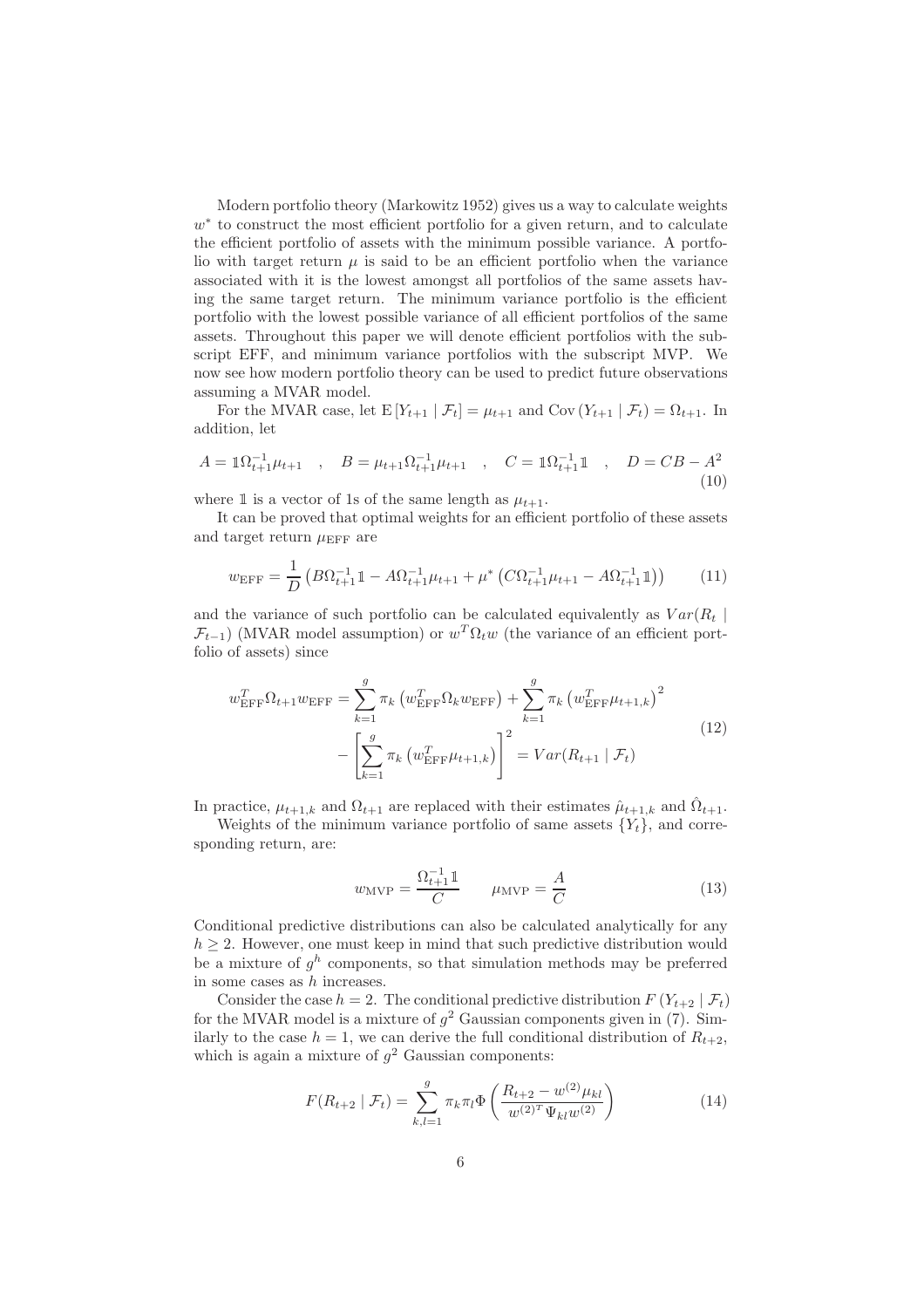where  $w^{(2)}$  is the vector of optimal weights for this portfolio. Similarly to the case  $h = 1$ , one can now calculate  $E[Y_{t+2} | \mathcal{F}_t] = \mu_{t+2}$  and  $Cov(Y_{t+2} | \mathcal{F}_t) =$  $\Omega_{t+2}$  and adapt [\(10\)](#page-5-0), [\(11\)](#page-5-1), [\(12\)](#page-5-2) and [\(13\)](#page-5-3) to obtain an efficient or minimum variance portfolio.

#### 4 Simulation example

We simulate a series of size  $n = 500$  of hypothetical stock returns from the 3−variate MVAR(2; 1, 1) process

$$
F(Y_t | \mathcal{F}_{t-1}) = 0.75 \Phi\left(\frac{Y_t - v_1}{\Omega_1}\right) + 0.25 \Phi\left(\frac{Y_t - v_2}{\Omega_2}\right)
$$

where

$$
v_1 = \Theta_{10} + \Theta_{11} Y_{t-1} \qquad v_2 = \Theta_{20} + \Theta_{21} Y_{t-1}
$$

and

$$
\Theta_{10} = \begin{bmatrix} 0 \\ 0 \\ 0 \end{bmatrix} \qquad \Theta_{11} = \begin{bmatrix} 0.5 & 0 & 0.4 \\ -0.3 & 0 & 0.5 \\ -0.6 & 0.5 & -0.3 \end{bmatrix} \Omega_{1} = \begin{bmatrix} 1 & 0.5 & -0.40 \\ 0.5 & 2 & 0.8 \\ -0.4 & 0.8 & 4 \end{bmatrix}
$$

$$
\Theta_{20} = \begin{bmatrix} 0 \\ 0 \\ 0 \end{bmatrix} \qquad \Theta_{21} = \begin{bmatrix} -0.5 & 1 & -0.4 \\ 0.3 & 0 & -0.2 \\ 0 & -0.5 & 0.5 \end{bmatrix} \Omega_{2} = \begin{bmatrix} 1 & 0.2 & 0 \\ 0.2 & 2 & -0.55 \\ 0 & -0.55 & 4 \end{bmatrix}
$$

The three series can be seen in Figure [1,](#page-7-0) with their autocorrelation and cross-correlation plots in Figure [2.](#page-8-0) The data is very representative of what we should be looking for, in a real case scenario, to assume an underlying MVAR process. We notice in fact signs of heteroskedasticity in the series, and autocorrelations and cross-correlations significantly different from 0 at lags larger than 0. The latter is what separates MVAR from multivariate GARCH models, which assume the original series to be uncorrelated.

Parameter estimates were calculated using the EM Algorithm approach for MVAR model by [Fong et al. \(2007\)](#page-18-5). In order to perform out of sample prediction, data from  $Y_1$  to  $Y_{498}$  were used for estimation, with  $Y_{499}$  and  $Y_{500}$  being left out as observations 1 and 2 time points in the future:

$$
\hat{\boldsymbol{\pi}} = (0.7242, 0.2758)
$$

$$
\Theta_{10} = \begin{bmatrix} -0.0022 \\ -0.0303 \\ 0.1276 \end{bmatrix} \quad \hat{\Theta}_{11} = \begin{bmatrix} 0.4931 & -0.0339 & 0.4169 \\ -0.3156 & -0.0012 & 0.5078 \\ -0.6141 & 0.6007 & -0.3844 \end{bmatrix} \hat{\Omega}_{1} = \begin{bmatrix} 0.9551 & 0.4783 & -0.2776 \\ 0.4783 & 1.9123 & 0.9736 \\ -0.2776 & 0.9736 & 3.9455 \end{bmatrix}
$$

$$
\hat{\Theta}_{20} = \begin{bmatrix} 0.0338 \\ 0.5499 \\ -0.7580 \end{bmatrix} \quad \hat{\Theta}_{21} = \begin{bmatrix} -0.4595 & 1.0124 & -0.4004 \\ 0.3343 & -0.1423 & -0.1551 \\ -0.1273 & -0.2336 & 0.6509 \end{bmatrix} \hat{\Omega}_{2} = \begin{bmatrix} 0.8767 & 0.4794 & -0.3627 \\ 0.4794 & 2.9148 & -0.6576 \\ -0.3627 & -0.6576 & 9.8135 \end{bmatrix}
$$

We then calculated the one step ahead conditional mean and variance based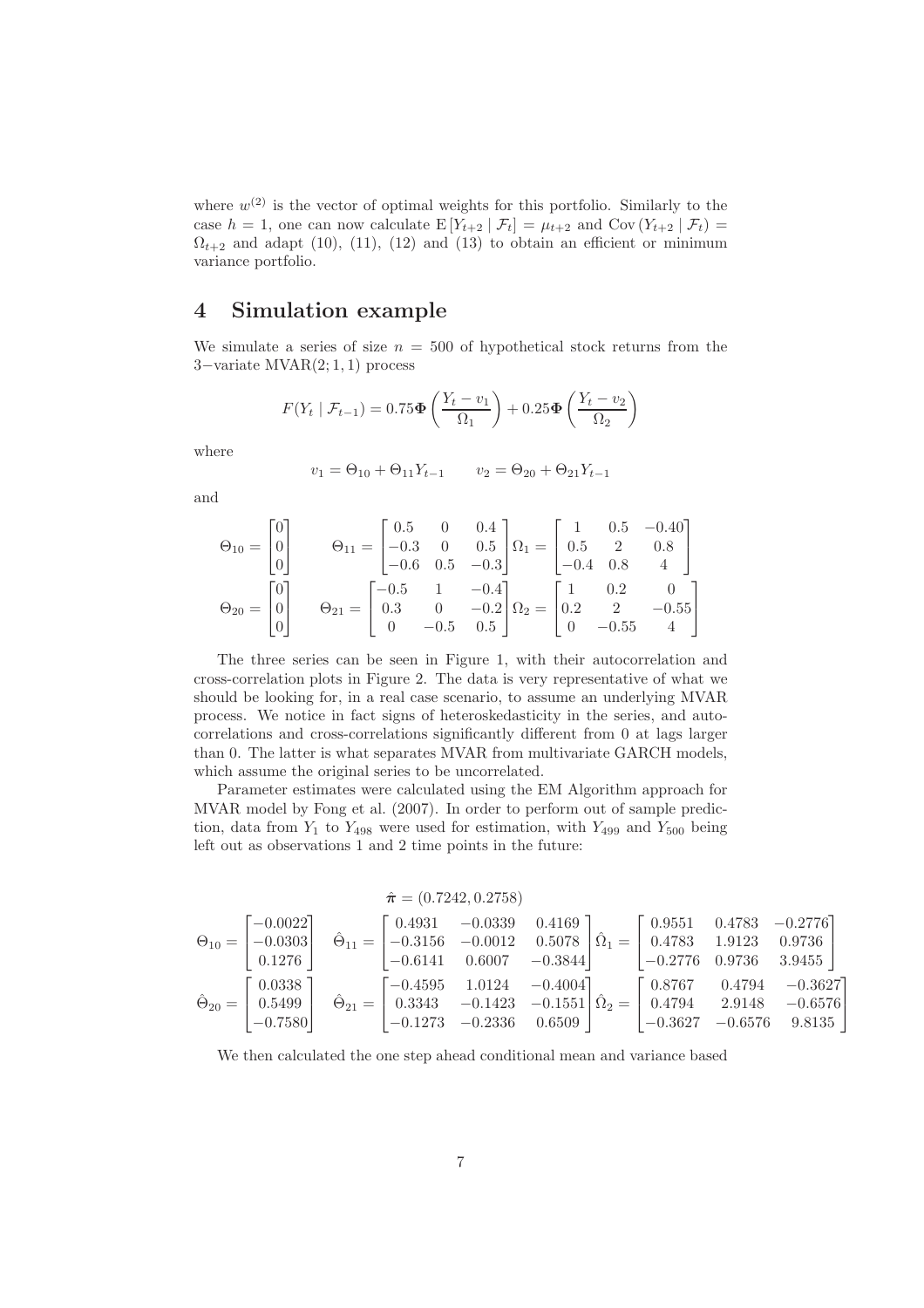<span id="page-7-0"></span>

Figure 1: Simulated time series of stock returns Asset 1 (top left), Asset 2 (top right) and Asset 3 (bottom).

on parameter estimates:

$$
E[Y_{499} | \mathcal{F}_{498}] = \hat{\mu}_{499} = \begin{bmatrix} -0.1750 \\ -0.9655 \\ -1.4361 \end{bmatrix}
$$

$$
Cov(Y_{499} | \mathcal{F}_{498}) = \hat{\Omega}_{499} = \begin{bmatrix} 1.3109 & -0.6080 & -0.0768 \\ -0.6080 & 5.3174 & -0.5642 \\ -0.0768 & -0.5642 & 5.9420 \end{bmatrix}
$$

Given  $\hat{\Omega}_{499}$ , we can calculate the minimum variance portfolio, which is obtained for weights  $w_{\text{MVP}} = (0.6434, 0.2228, 0.1338)^T$ . The corresponding expected return on this portfolio at  $(t + 1) = 499$  is  $\mu_{\text{MVP}} = -0.5198$ , with standard deviation  $\sigma_{\text{MVP}} = 0.8475$ .

Suppose now that we wish to increase our return to  $\mu^* = 0$ , i.e. no expected loss, at the cost of a larger variance. We can calculate weights to construct an efficient portfolio of these assets as seen in Section [3.](#page-4-1) We obtain:

$$
w_{\rm EFF} = \begin{bmatrix} 1.1097 \\ 0.0781 \\ -0.1878 \end{bmatrix}
$$

The interpretation of  $w_{\text{EFF}}$  is that the otpimal portfolio yielding expected return of 0 is constructed by short-selling a small amount of Asset 3, and investing 110.97% and 7.81% of the initial capital (meanwhile increased by short selling) into Asset 1 and Asset 2 respectively. Notice that the target return is  $w_{\text{EFF}}\mu_t =$  $\mu_{\text{EFF}} = 0$  as desired.

We can now calculate the quantities we need for the conditional predictive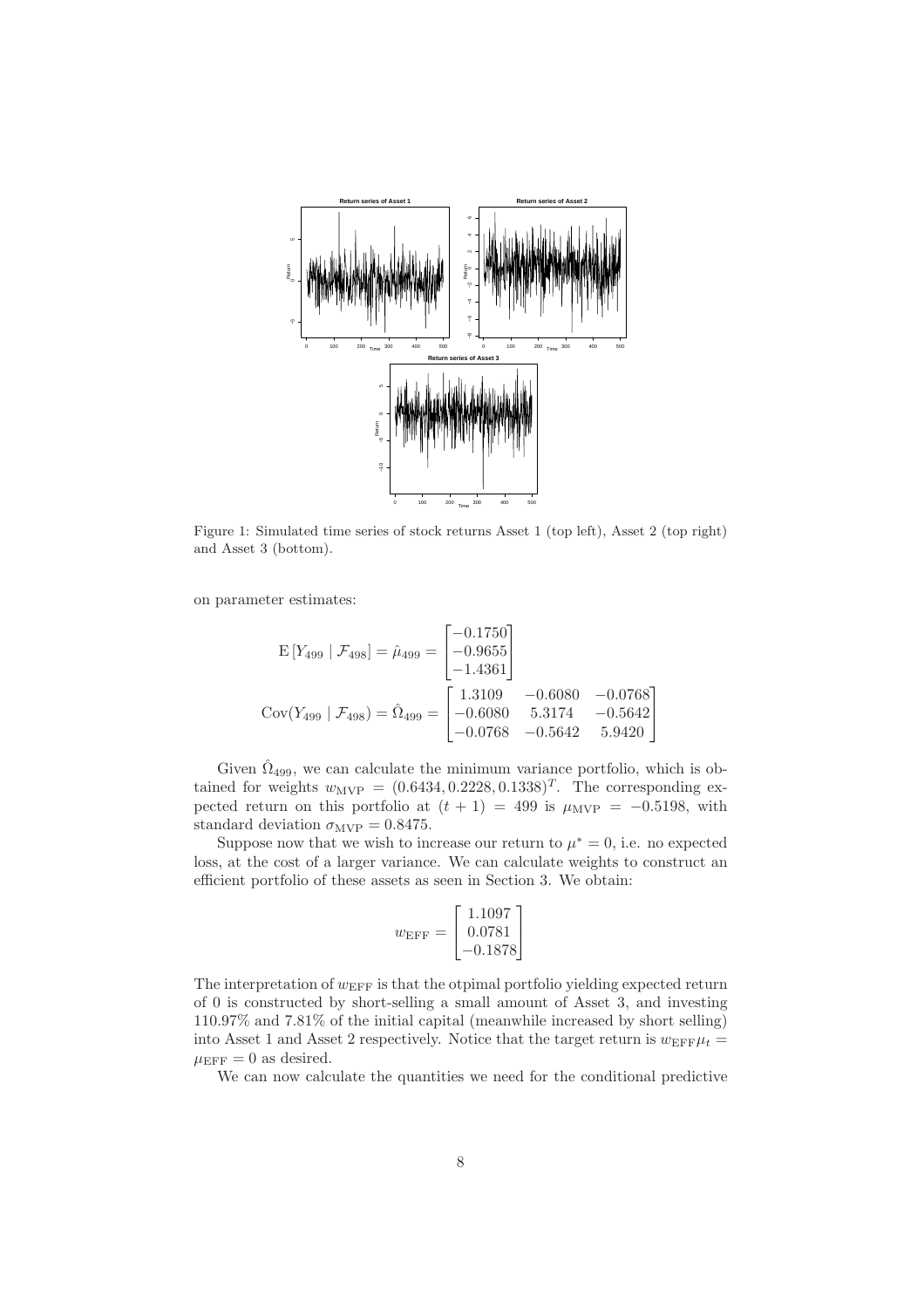<span id="page-8-0"></span>

Figure 2: Autocorrelation and corss-correlation plots of the simulated time series data.

distribution of  $R_{499}$ :

$$
\mu_1^* = w^* \mu_{499,1} = 0.2642 \qquad \sigma_1^{*^2} = 1.4968 \approx (1.2235)^2
$$
  

$$
\mu_2^* = w^* \mu_{499,2} = -0.6939 \qquad \sigma_2^{*^2} = 1.6062 \approx (1.3025)^2
$$

Therefore, the conditional distribution of  $R_{499} = w^{*T} Y_{499}$  is

$$
F(R_{499} | \mathcal{F}_{498}) = 0.7242 \times \Phi\left(\frac{R_{499} - 0.2642}{1.2235}\right) + 0.2758 \times \Phi\left(\frac{R_{499} - 0.6939}{1.3025}\right)
$$

The standard deviation associated to this portfolio is  $\sigma_{\rm EFF} = 1.3173$  which as expected is larger than  $\sigma_{\text{MVP}}$ . More importantly, we can use the distribution assumption on  $R_{499}$  to estimate risk measures. Figure [3](#page-9-0) shows the conditional distribution of  $R_{499}$ . The black dot on the left hand side, highlighted with a dashed line, is the value at risk at 95% level. It was found that the value at risk at such level is  $-2.2039$ , with expected shortfall of  $-2.7912$ . This means that an investor could expect a loss on this portfolio higher than 2.2039 with probability 0.05, and when this threshold is exceeded, the expected loss is of 2.7912. The observed return is also shown in Figure [3](#page-9-0) as a red dot with red dashed line. We notice that it lies on a region of high density of the predictive distribution.

We can also estimate the conditional distribution of the 2 step ahead predictor at  $t = 498$ ,  $F(R_{500} | \mathcal{F}_{498})$  (shown in Figure [4\)](#page-10-0).

The minimum variance portfolio for a a two steps ahead portfolio of assets is calculated with weights  $w_{\text{MVP}}^{(2)} = (0.4367, 0.2822, 0.2811)$ , with an expected return  $\mu_{\text{MVP}}^{(2)} = -0.3918$ , with  $\sigma_{\text{MVP}}^{(2)} = 1.1784$ , showing the increasing uncertainty as we attempt to predict further into the future.

Once again we consider building a portfolio of assets yielding expected return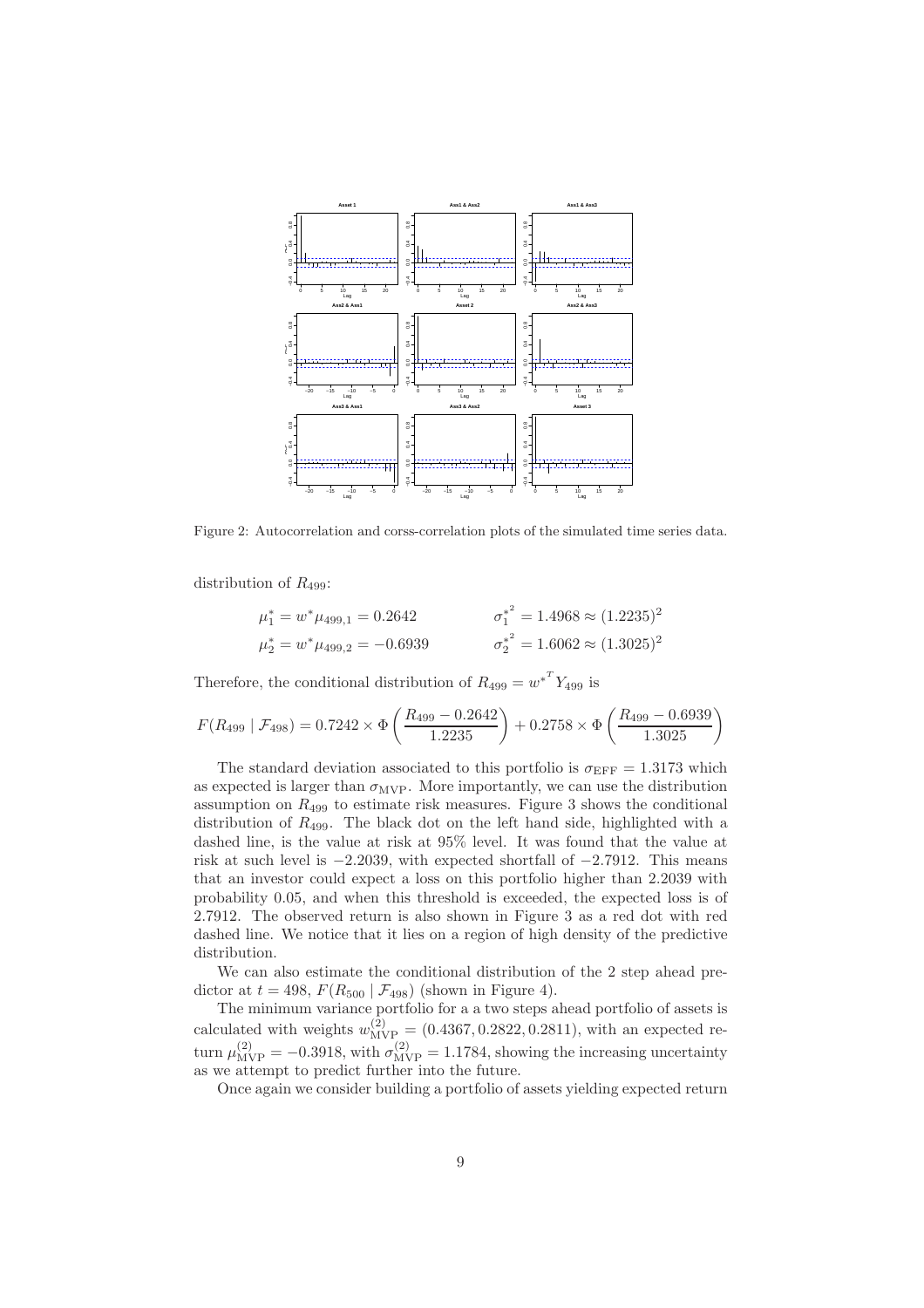<span id="page-9-0"></span>

Figure 3: Conditional density of the one-step conditional distribution of  $R_{499}$  for the simulated data, with VaR at 95% (black) and observed return (red) highlighted.

 $\mu^* = 0$ . Optimal weights for this portfolio are

$$
w_{\text{MVP}}^{(2)} = \begin{bmatrix} -0.9404\\ 1.5193\\ 0.4211 \end{bmatrix}
$$

From Figure [4,](#page-10-0) we notice how the density is now flatter, which is sign of a larger variability. In fact, the estimated standard deviation of  $R_{500}$  is 3.5056, which is a significant increase. This also results in much larger estimated  $VaR =$ −5.0207 (in absolute value) at the same 95% level, with expected shortfall equal to −7.4505. Once again, the observed return (red dot and dashed line) is in a high density region of the predictive distribution.

Overall, we can be satisfied with the performance of our method in predicting portfolio returns.

#### <span id="page-9-1"></span>5 Application to the US stock market

We consider a multivariate dataset of  $m = 4$  stocks on the US stock market: Dell Technologies Inc. (DELL), Microsoft Corporation (MSFT), Intel Corporation (INTC), and International Business Machine Corporation (IBM). The data were obtained from Yahoo! Finance (<https://finance.yahoo.com>). The original time series include daily Adjusted Close Prices between January  $2^{nd}$  2016 and January 29<sup>th</sup> 2020 (867 observations). For each series and  $t = 2, \ldots, 867$ , we calculated daily returns as  $(\text{Price}_{t} - \text{Price}_{t-1}) / \text{Price}_{t-1}$ . The resulting series, displayed in Figure [5,](#page-11-0) includes 866 observations.

All four series in Figure [5](#page-11-0) appear to be heteroskedastic. Their histograms also show signs of heavy tails, which was confirmed by calculation of sample excess kurtosis (all significantly larger than 0). In addition, from a preliminary analysis, it was noticed that the data present autocorrelation at least at lags 1 and 2, and cross-correlations at lags 0, 1 and 2 (see Figure [6\)](#page-12-0). Therefore, it is reasonable to consider a MVAR generating process for the data.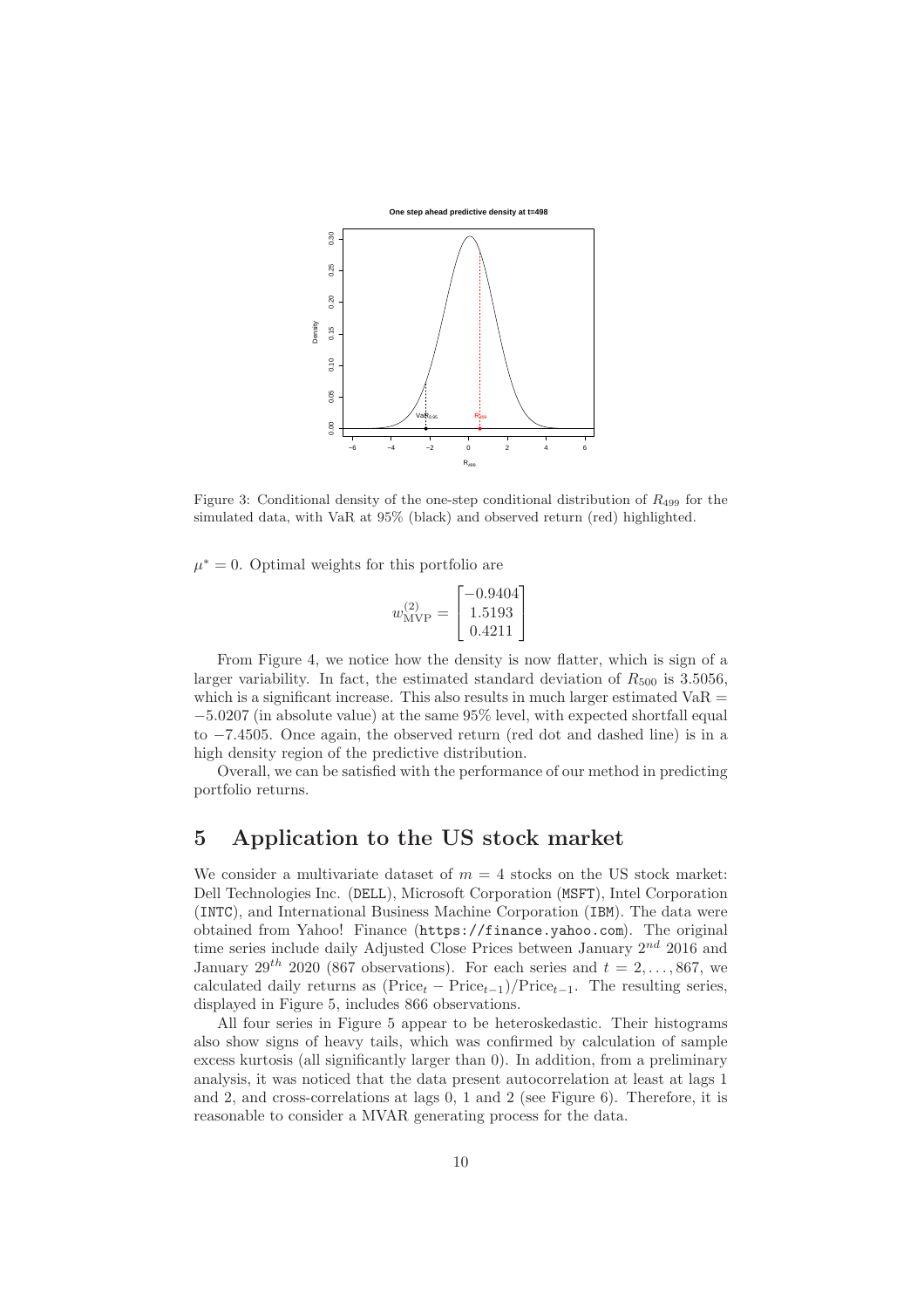<span id="page-10-0"></span>

Figure 4: Conditional density of the two-step conditional distribution of  $R_{500}$  for the simulated data, with VaR at 95% (black) and observed return (red) highlighted.

Several models were fitted. In terms of diagnostics, a  $\text{MVAR}(3; 3, 2, 1)$  was chosen as best fit. Estimation was carried out on the first 864 observations, omitting the last two for out-of-sample prediction.

Given parameter estimates and the one step ahead predictive distribution at  $t = 864$ , we calculated weights for the minimum variance portfolio made of these assets, which yelds a mean return of approximately 0.0024 (0.24%). The standard deviation associated with this portfolio is  $\sigma_{\text{MVP}} = 0.0092$ .

Now, assume we would like to increase our mean return to  $0.007 = 0.7\%$ . We can calculate optimal weights

$$
w_{\text{EFF}} = (-0.5832, 0.9538, 0.1085, 0.5209)^T
$$

Weights are interpreted as follows: an investor shall short-sell an amount of around 0.58 times their inital capital in DELL stocks, and reinvest the new total in the remaining three assets, with a major bet on MFST and IBM. The idea behind this is that it is believed that DELL stocks will decrease in value between the present and the nearest future, and therefore one could short-sell to make a profit. On the other hand, it is believed that the remaining three assets will increase their value in the same time span, and in particular MSFT stocks. However, the standard deviation associated with this portfolio is  $\sigma_{\rm EFF} = 0.0139$ , a slight increase compared to  $\sigma_{\text{MVP}}$ , considering the scale of the data.

For the latter portfolio, we calculated the one step ahead conditional distribution of  $R_{865} = \sum_{m=1}^{4} w_m^* y_{m,865}$  using parameter estimates from the MVAR model fitting:

$$
F(R_{865} | \mathcal{F}_{864}) = 0.1316 \Phi \left( \frac{R_{865} + 0.00052}{0.0266} \right) + 0.5627 \Phi \left( \frac{R_{865} + 0.00178}{0.0093} \right) + 0.3057 \Phi \left( \frac{R_{865} + 0.01932}{0.0169} \right)
$$

The corresponding predictive density can be seen in Figure [7](#page-12-1)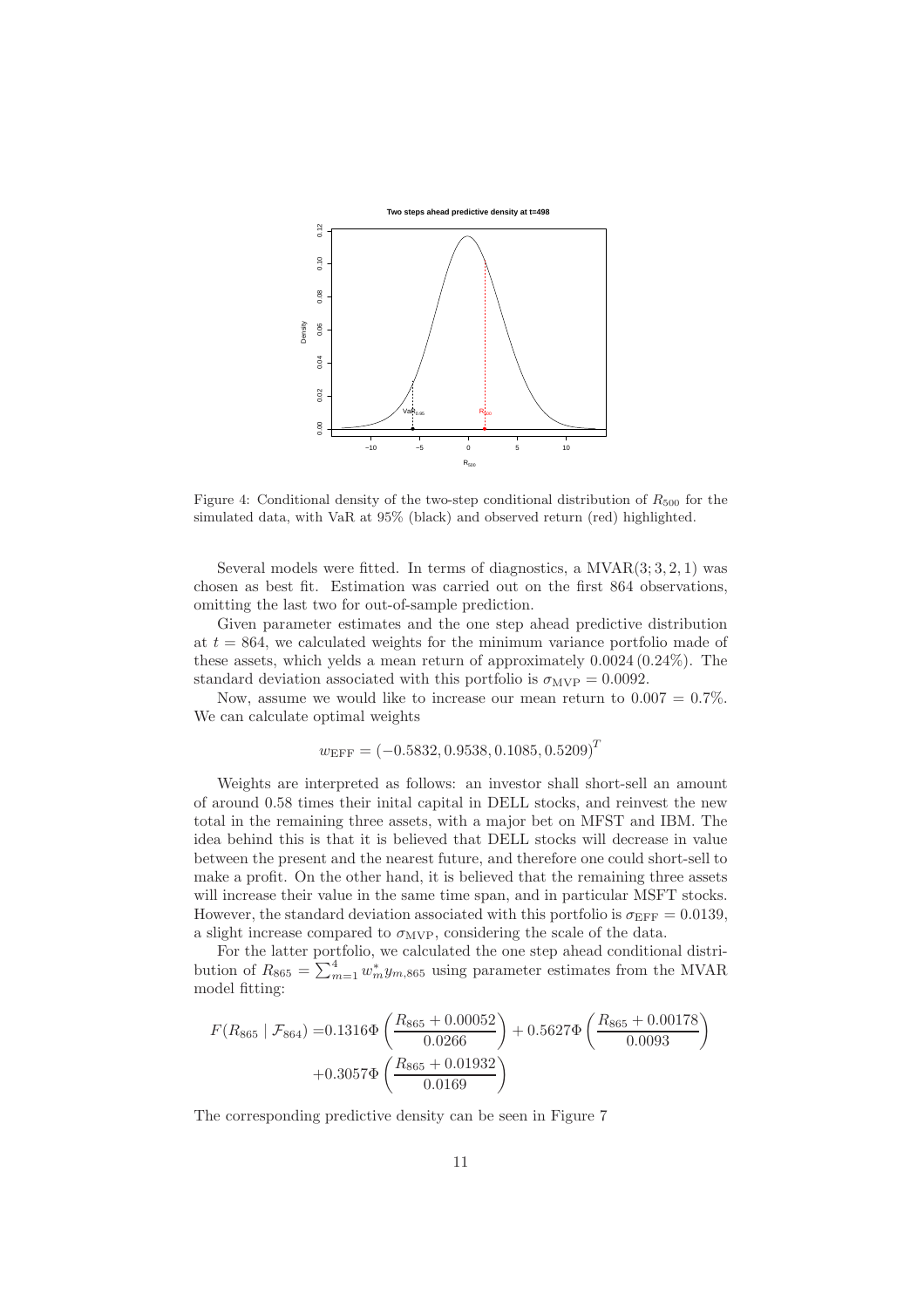<span id="page-11-0"></span>

Figure 5: Time series of returns of DELL (top left), MSFT (top right), INTC (bottom left) and IBM (bottom right).

Value at risk at  $\alpha = 95\%$  is estimated at  $-0.0174$ , with expected shortfall of  $-0.0299$ . Observed return  $R_{865} = -0.0062$ , we can see that it lies on a region of high density, and therefore is somewhat plausible.

We can also look at building a portfolio of the same assets looking at 2 steps in the future, at  $t = 866$ . The minimum variance portfolio in this case yielded an expected return  $\mu_{\text{MVP}}^{(2)} = -0.011$ , with associated standard deviation  $\sigma_{\text{MVP}}^{(2)} = 0.0101$ . We used the distribution assumptions for  $Y_{866}$ , its expected value and covariance matrix to estimate optimal weights to look once again to increasing our return by bulding an efficient portfolio with same target return  $\mu^* = 0.007$  as before:

$$
w_{\text{EFF}}^{(2)} = (0.0402, 0.6174, 0.7554, -0.4130)^T
$$

Using parameter estimates and Equation [14,](#page-5-4) the conditional distribution of  $R_{866}$  is a mixture of  $3^2 = 9$  components:

$$
F(R_{866} | \mathcal{F}_{864}) = 0.0173 \Phi \left( \frac{R_{866} - 0.0170}{0.0285} \right) + 0.0741 \Phi \left( \frac{R_{866} - 0.0190}{0.0268} \right)
$$
  
+ 0.0402  $\Phi \left( \frac{R_{866} - 0.0252}{0.0276} \right) + 0.0741 \Phi \left( \frac{R_{866} - 0.0086}{0.0101} \right)$   
+ 0.3166  $\Phi \left( \frac{R_{866} - 0.0069}{0.0096} \right) + 0.1720 \Phi \left( \frac{R_{866} - 0.0051}{0.0096} \right)$   
+ 0.0402  $\Phi \left( \frac{R_{866} - 0.0098}{0.0206} \right) + 0.1720 \Phi \left( \frac{R_{866} - 0.0040}{0.0187} \right)$   
+ 0.0935  $\Phi \left( \frac{R_{866} + 0.0077}{0.0196} \right)$ 

The conditional distribution of  $R_{866}$  can be seen in Figure [8.](#page-13-0) We notice,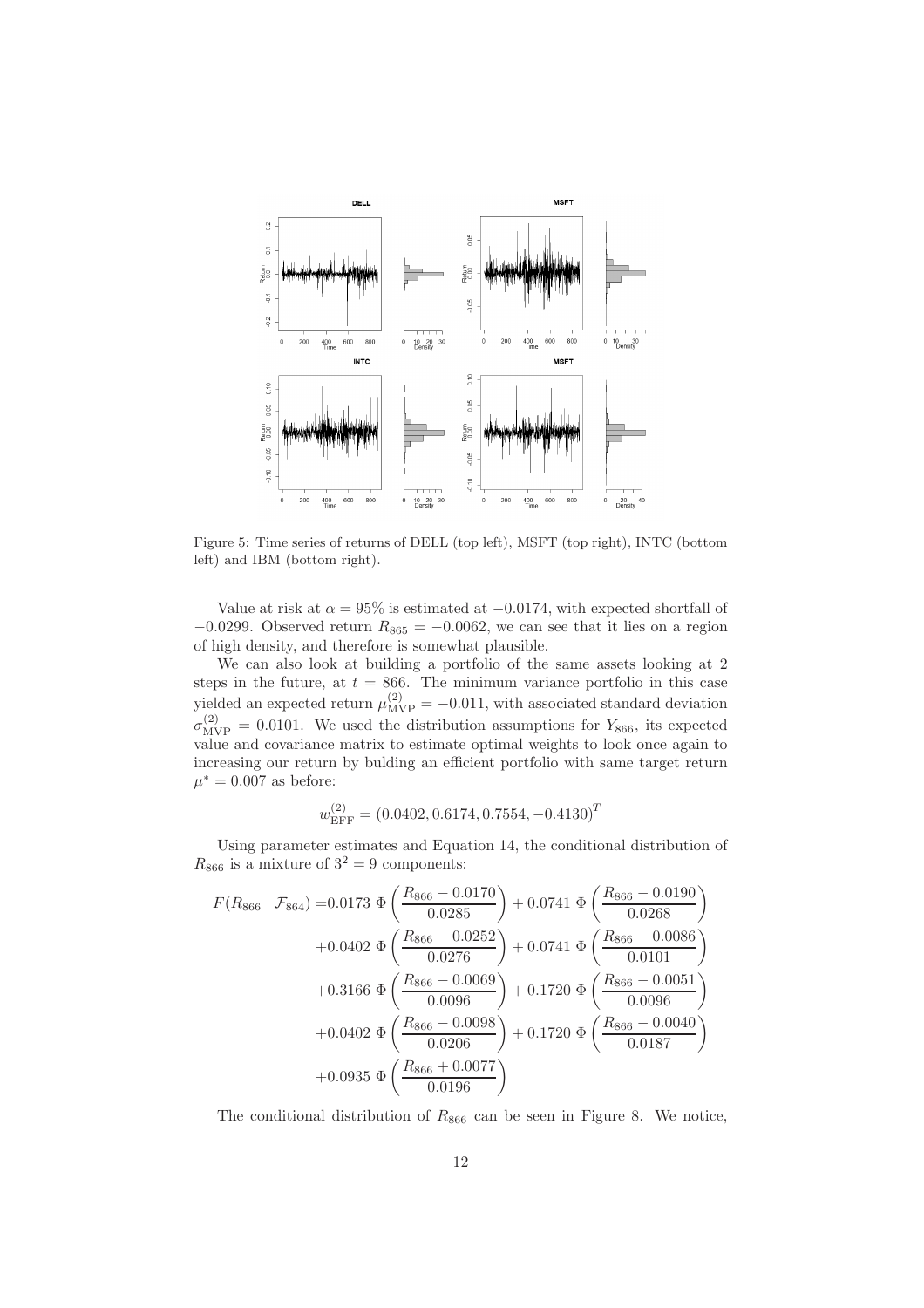<span id="page-12-0"></span>

<span id="page-12-1"></span>Figure 6: Autocorrelation and cross-correlation plots for the multivariate time series. Notice the presence of correlation and cross-correlation in the data.



Figure 7: Conditional density of the one-step conditional distribution of  $R_{865}$  for the US stock data, with VaR at 95% (black) and observed return (red) highlighted.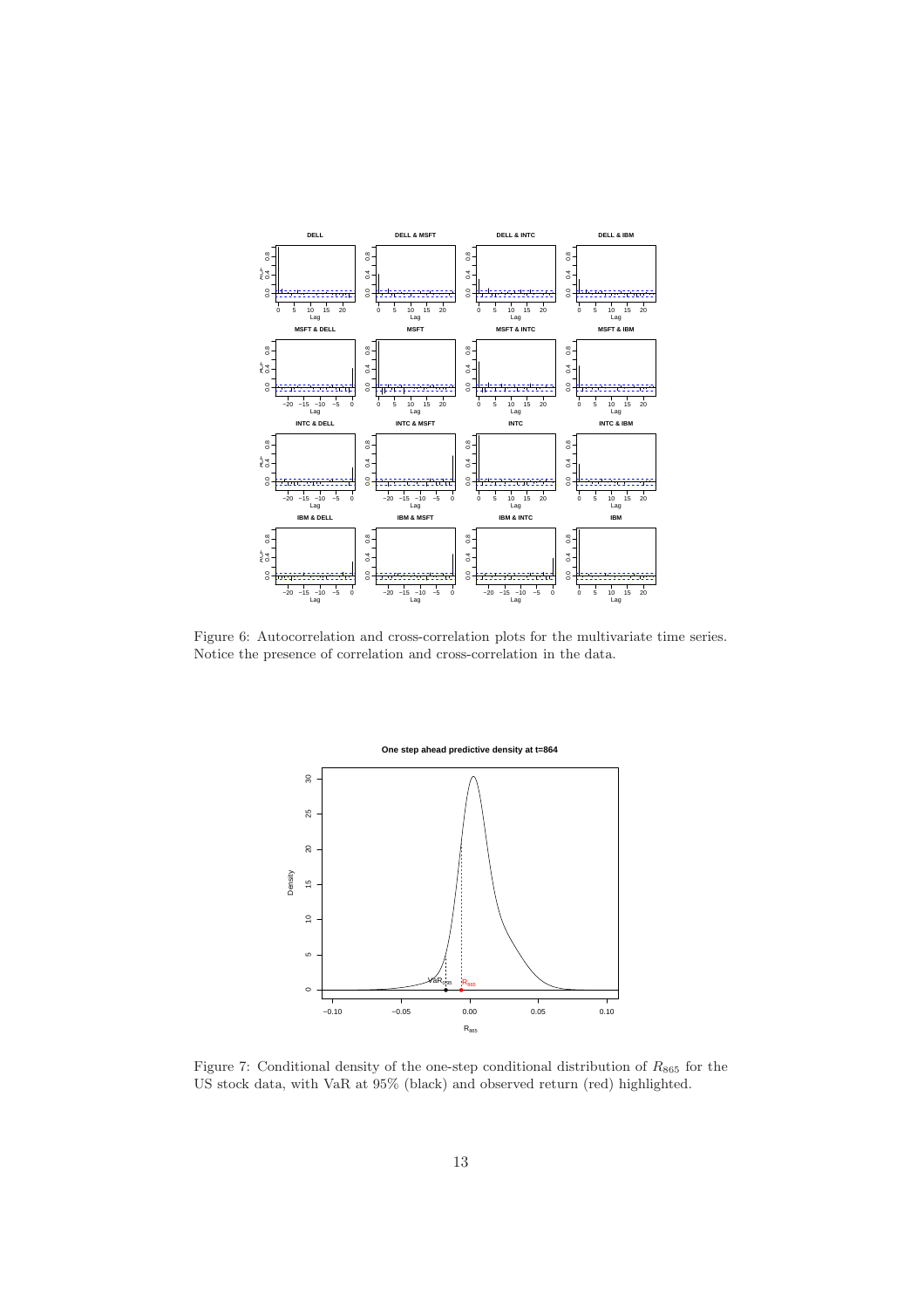<span id="page-13-0"></span>

Figure 8: Conditional density of the two-step conditional distribution of  $R_{866}$  for the US stock data, with VaR at 95% (black) and observed return (red) highlighted.

as expected, an increase in the standard deviation of the distribution,  $\sigma_{\rm EFF}^{(2)}$  = 0.0177 with respect to  $\sigma_{\rm EFF} = 0.0177$ . Overall, the two shapes in Figure [7](#page-12-1) and [8](#page-13-0) look similar, however the observed return  $R_{866}$  is not in a high density region of its predictive distribution, as it actually exceeds the expectations. VaR was now estimated at −0.021, with expected shortfall equal to −0.0315.

### 6 Comparing VAR, MVAR and DCC

Dynamic Conditional Correlation models (DCC, [Engle 2002\)](#page-18-2) are a class of multivariate GARCH models in which conditional correlations between elements of a vector series are time dependent. In particular, given the conditional covariance matrix of the model at time t,  $H_t$ , each entry  $h_{ij}$  of the matrix is modelled as a univariate GARCH model. DCC models are used in finance to predict behavior of vector time series in which the assets are correlated and heteroskedastic, thanks to the fact that the conditional covariance matrix of a predictor is always fully specified.

We compare here the performance of modeling the data in Section [5](#page-9-1) with an MVAR model and a DCC model. We also add a comparison with a fitted vector autoregressive model of order 3 (VAR(3)). We compare the three models in terms of expected return, variance, risk measures and Continuous Ranked Probability Score (CRPS) associated to their respective minimum variance portfolios for 1 and 2 days density forecasts.

CRPS (see for instance [Gneiting and Raftery 2007\)](#page-18-10) was chosen as a strictly proper scoring rule to directly compare forecasting performance of the three methods: the lower the score, the better the forecast. Given an observation  $x$ and the associated forecast distribution  $F$ , CRPS is defined mathematically as:

$$
CRPS(F, x) = \int_{\mathbb{R}} \left( F(y) - \mathcal{I}(y \ge x) \right)^2 dy \tag{15}
$$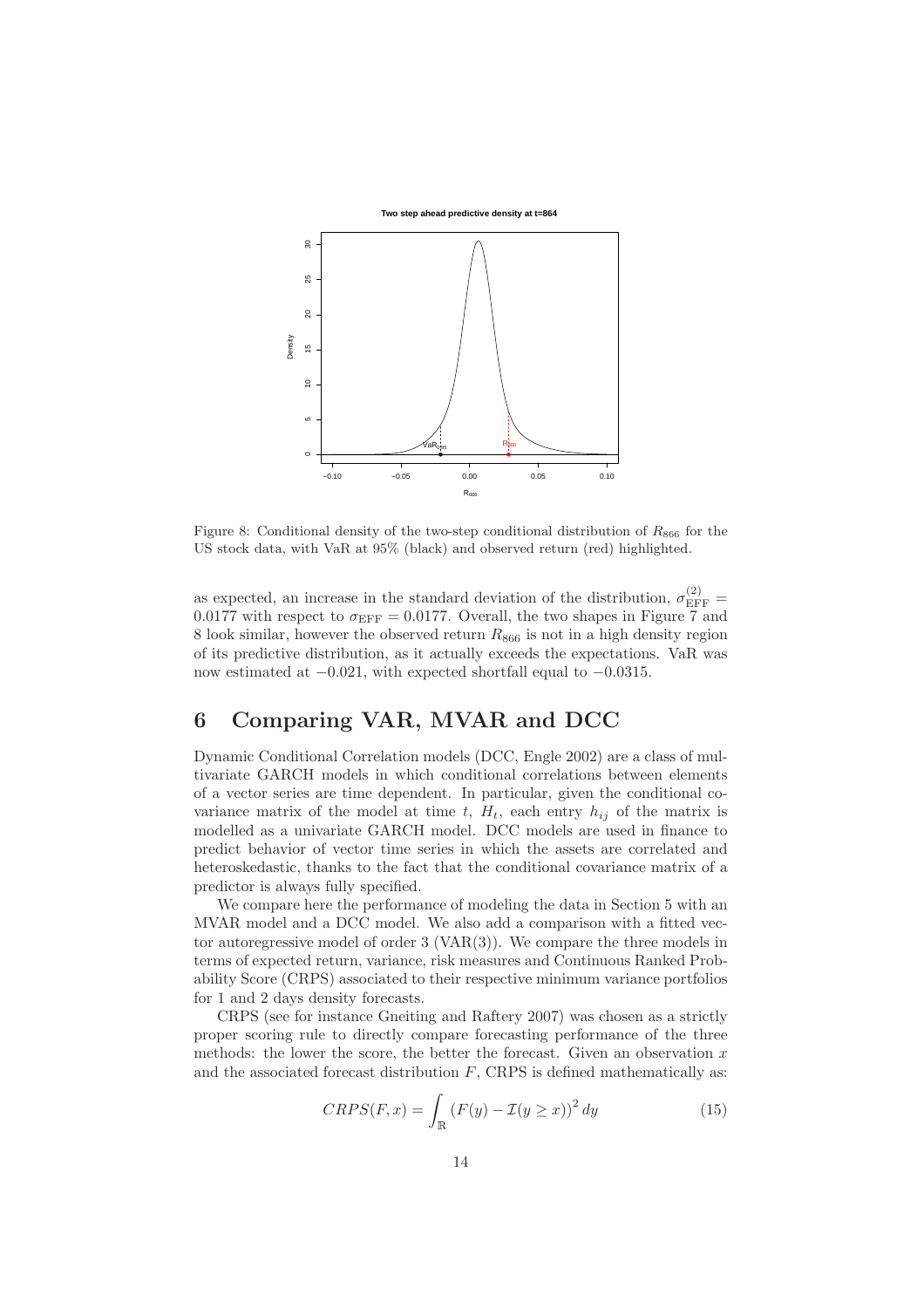<span id="page-14-0"></span>

|                      | MVAR(2; 3, 2, | $DCC-GARCH(1)$ | VAR(3)    |
|----------------------|---------------|----------------|-----------|
| $\mu_{t+1}$          | 0.0024        | 0.0006         | $-0.0009$ |
| $\hat{\sigma}_{t+1}$ | 0.0092        | 0.0091         | 0.0053    |
| VaR <sub>0.95</sub>  | $-0.0134$     | $-0.0144$      | $-0.0096$ |
| $ES_{0.95}$          | $-0.0190$     | $-0.0182$      | $-0.0189$ |
| CRPS                 | 0.0141        | 0.0159         | 0.0158    |

<span id="page-14-1"></span>Table 1: Summary statistics for MVAR, DCC-GARCH and VAR for the one step ahead predictive distribution at  $t = 864$ .

|                      | MVAR(2;3,2,1) | $DCC-GARCH(1.1$ | VAR(3     |
|----------------------|---------------|-----------------|-----------|
| $\mu_{t+2}$          | $-0.0011$     | 0.0010          | $-0.0018$ |
| $\hat{\sigma}_{t+2}$ | 0.0101        | 0.0094          | 0.0053    |
| VaR <sub>0.95</sub>  | $-0.0172$     | $-0.0145$       | $-0.0105$ |
| $ES_{0.95}$          | $-0.0240$     | $-0.0184$       | $-0.0127$ |
| CRPS                 | 0.0118        | 0.0162          | 0.0120    |

Table 2: Summary statistics for MVAR and DCC-GARCH for the two step ahead predictive distribution at  $t = 864$ .

where  $\mathcal{I}(\cdot)$  is the indicator function assuming value 1 when the argument  $y > x$  is true, and 0 othetwise. CRPS is a measure of discrepancy between the forecast CDF,  $F$ , and the empirical CDF of the observation x. Notice that it was purposely chosen not to involve factor models due to the small number of assets considered.

A DCC-GARCH(1,1) was found to be the best model for the return series assuming multivariate normal innovations. Weights for minimum variance portfolios for both 1 and 2 days future observations were calculated using the respective conditional covariance matrices, and results were compared to our fitted  $MVAR(2; 3, 2, 1) \text{ model.}$ 

Tables [1](#page-14-0) and [2,](#page-14-1) and Figure [9](#page-15-0) compare some summary statistics, risk measures and predictive densities obtained with MVAR and DCC-GARCH. For the DCC-GARCH, the distribution of returns is normal by model assumption by application of the property in Equation [\(16\)](#page-16-1). MVAR is showing slightly heavy tails and a skewed distribution for the predictive distribution of  $R_{865}$  (which is a sign of more flexibility!). The two methods seem to perform similarly in terms of forecasting, with MVAR having a slightly lower CRPS score for both forecasts.

The fitted VAR(3) model seems to fail in capturing the heavy-tailed nature of the data, as the predictive distribution is very narrow around the predictor. While its performance in terms of  $CRPS$  is comparable to that of the DCC-GARCH model in 1-step prediction, the VAR model is clearly outperformed by both methods in the 2-step predictor, a sign that this linear time series model is not reliable as we try to predict further in the future

We can conclude that our method can be a useful alternative to existing methods. At least for the examples discussed in the paper, our method performs at least as well as the DCC-GARCH method, while it outperforms the VAR model.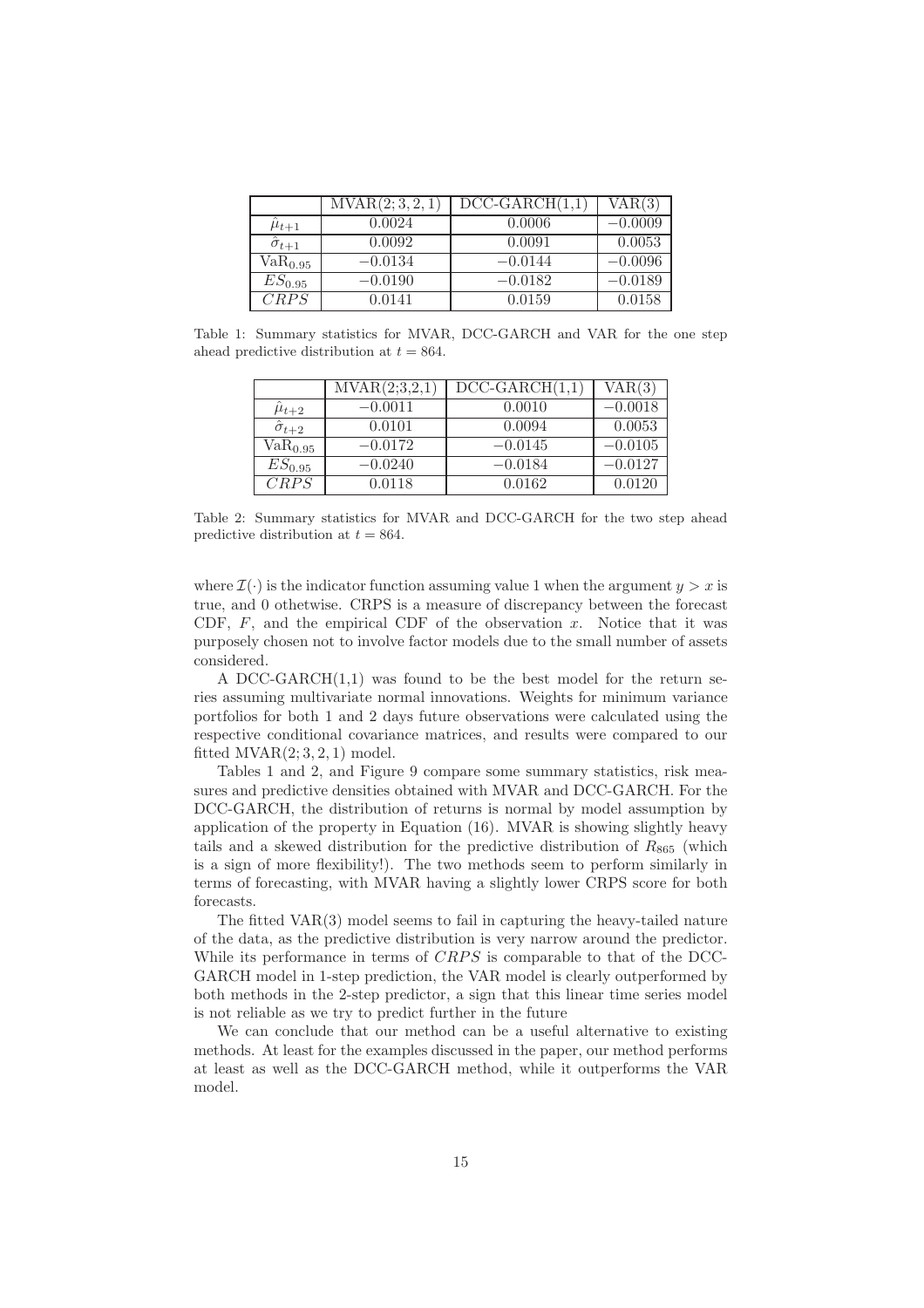**2−step Density forecasts with MVAR, MGARCH & VAR**

<span id="page-15-0"></span>

Figure 9: Comparison of conditional predictive densities at time  $t = 864$  with MVAR(black line) and DCC-GARCH(red line).

## 7 Conclusions

The paper presents an innovative way of using Mixture vector autoregressive models for portfolio optimization. The method consists in deriving analytically predictive distributions of future observations, and use the covariance matrix, together with modern portfolio theory, to build an efficient portfolio and obtain a distribution for future returns. We have seen in fact that, assuming multivariate normal distributions for mixture components, the conditional predictive distribution of the portfolio return at a future horizon  $h$  itself follows a (univariate) mixture of  $g^h$  normal components, depending on observation up to the present.

The methodology was tested both on a simulated and a real dataset and compared with the widely used dynamic conditional correlation model, which uses multivariate GARCH to estimate conditional correlations. The conclusion was that the two methods have similar performance on the analyzed datasets, suggesting the proposed method can be considered a valid alternative.

A possible extension of this method is to incorporate factor models, in order to be able to model a large number of possibly correlated assets at a time. In addition, distribution assumptions other than normal can be made on the innovation terms. For example, considering a distribution with heavy tails might need a smaller number of components to fit the data. However, estimation would become much more complicated, and numerical algorithms would be required.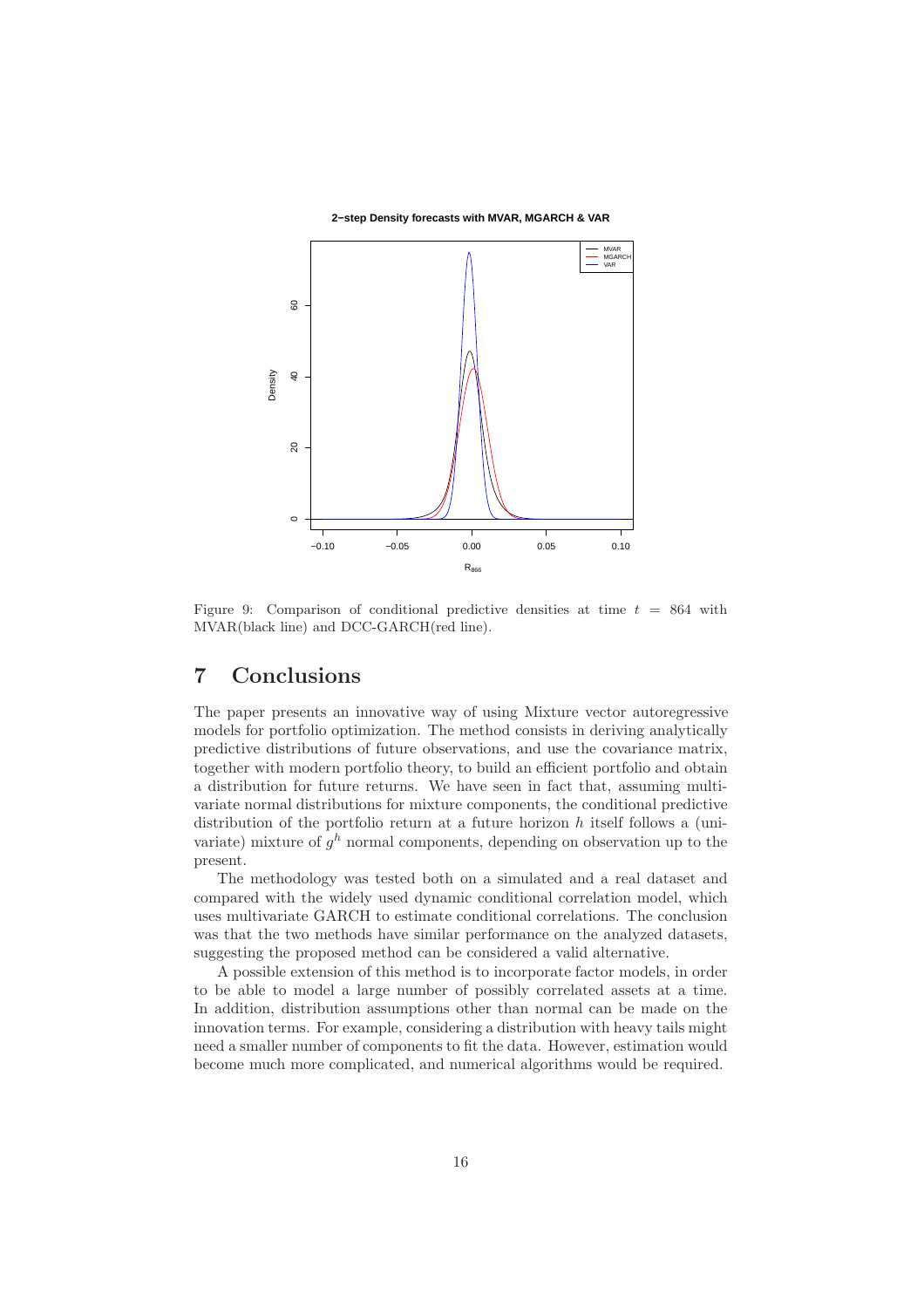# A A property of the multivariate normal distribution

At several places we use the standard result that any linear combination of the elements of a random vector from the multivariate normal distribution is univariate normal. More specifically, let  $X$  be a random vector of length  $m$ following a multivariate normal distribution with mean  $\mu$  and covariance matrix Σ. Let a be a constant vector of the same length as X. Then

<span id="page-16-1"></span>
$$
a^T X = \sum_{j=1}^m a_j X_j \sim N(a^T \mu, a^T \Sigma a)
$$
\n(16)

# <span id="page-16-0"></span>B Derivation of the representation of  $y_{t+2}$  and its characteristic function

We here derive the analytic expression for the predictor  $y_{t+2}$  when information up to time  $t$  is available. We also derive its characteristic function, to show that the distribution of such predictor is a mixture of  $g^2$  normal distributions. Proof is simply the multivariate version of the proof in [Boshnakov \(2009\)](#page-17-2). Let  $Z_t \in \{1, \ldots, g \}$  be the allocation random variable defined in Section [2,](#page-1-1) and assume  $z_{t+2} = k$ ,  $z_{t+1} = l$  at times  $t + 2$  and  $t + 1$ . We have that

$$
y_{t+2} = \mu_{t+2,k} + \Omega^{1/2} \varepsilon_{t+2,k}
$$
  
=  $\mu_{t+2,k} - \Theta_{k,1} Y_{t+1} + \Theta_{k,1} Y_{t+1} + \Omega^{1/2} \varepsilon_{t+2,k}$   
=  $(\mu_{t+2,k} - \Theta_{k,1} Y_{t+1} + \Theta_{k,1} \mu_{t+1,l}) + \Theta_{k,1} \Omega_l^{1/2} \varepsilon_{t+1,l} + \Omega^{1/2} \varepsilon_{t+2,k}$   
=  $\mu_{t+2,k,l} + \Theta_{k,1} \Omega_l^{1/2} \varepsilon_{t+1,l} + \Omega^{1/2} \varepsilon_{t+2,k}$  (17)

where  $\varepsilon_{t+h,k}$  is the innovation term associated with the  $k^{th}$  component.

We want an expression that does not contain  $Y_{t+1}$ . Hence, we rewrite  $\mu_{t+2:k,l}$ as

$$
\mu_{t+2;k,l} = \mu_{t+2,k} - \Theta_{k,1} Y_{t+1} + \Theta_{k,1} \mu_{t+1,l}
$$
  
\n
$$
= \Theta_{k,0} + \sum_{i=1}^p \Theta_{k,i} Y_{t+2-i} - \Theta_{k,1} Y_{t+1} + \Theta_{k,1} \left( \Theta_{l,0} + \sum_{i=1}^p \Theta_{l,i} Y_{t+1-i} \right)
$$
  
\n
$$
= \Theta_{k,0} + \Theta_{k,1} \Theta_{l,0} - \Theta_{k,1} Y_{t-1} + \Theta_{k,1} Y_{t+1} + \sum_{i=2}^p \Theta_{k,i} Y_{t+2-i}
$$
  
\n
$$
+ \Theta_{k,1} \sum_{i=1}^p \Theta_{l,i} Y_{t+1-i}
$$
  
\n
$$
= \Theta_{k,0} + \Theta_{k,1} \Theta_{l,0} + \sum_{i=1}^{p-1} \Theta_{k,i+1} Y_{t+1-i} + \Theta_{k,1} \sum_{i=1}^p \Theta_{l,i} Y_{t+1-i}
$$
  
\n
$$
= \Theta_{k,0} + \Theta_{k,1} \Theta_{l,0} + \sum_{i=1}^{p-1} (\Theta_{k,i+1} + \Theta_{k,1} \Theta_{l,i}) Y_{t+1-i} + \Theta_{k,1} \Theta_{l,p} Y_{t+1-p}
$$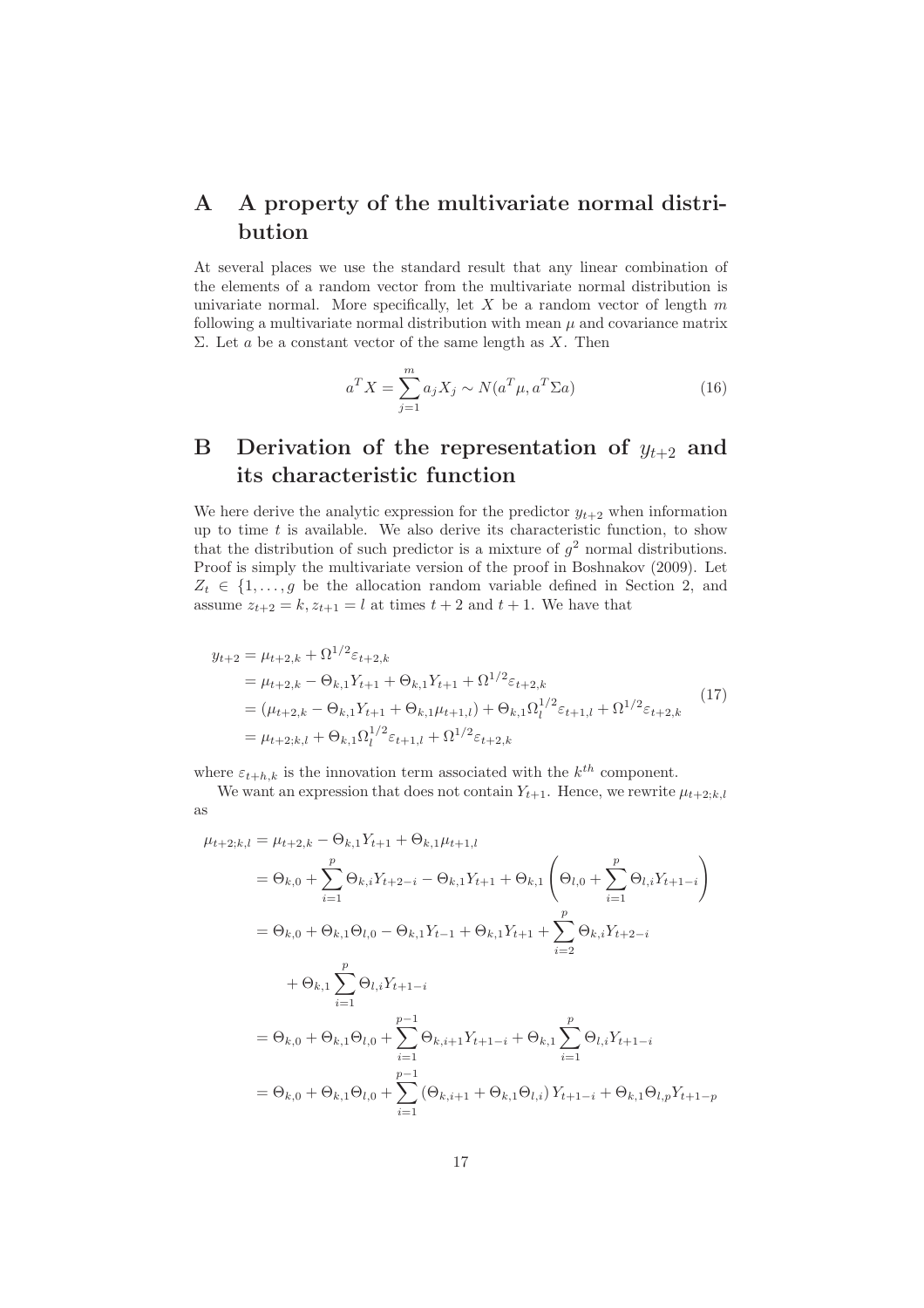And therefore we have the expression for  $Y_{t+2}$ 

$$
Y_{t+2} = \Theta_{k,0} + \Theta_{k,1}\Theta_{l,0} + \sum_{i=1}^{p-1} (\Theta_{k,i+1} + \Theta_{k,1}\Theta_{l,i}) Y_{t+1-i} + \Theta_{k,1}\Theta_{l,p}Y_{t+1-p} + \Theta_{k,1}\Omega_{l}^{1/2}\varepsilon_{t+1,l} + \Omega_{k}^{1/2}\varepsilon_{t+2,k}
$$

We deduce that, given observed  $z_{t+2}, z_{t+1}$ :

$$
E[Y_{t+2} | Z_{t+2}, Z_{t+1}, \mathcal{F}_t]
$$
  
=  $\Theta_{k,0} + \Theta_{k,1}\Theta_{l,0} + \sum_{i=1}^{p-1} (\Theta_{k,i+1} + \Theta_{k,1}\Theta_{l,i}) Y_{t+1-i} + \Theta_{k,1}\Theta_{l,p}Y_{t+1-p}$   
Cov  $(Y_{t+2} | Z_{t+2}, Z_{t+1}, \mathcal{F}_t) = \Theta_{k,1}\Omega_l \Theta_{k,1} + \Omega_k$ 

We now need to derive the characteristic function for the predictor. Recall the characteristic function for the multivariate normal distribution and  $Y_{t+1}$  can be written as

$$
\varphi_{t+1|t} \equiv \mathrm{E}\left[e^{is^T y_{t+1}} | \mathcal{F}_{t-1}\right] = \mathrm{E}\left[\sum_{k=1}^g \pi_k e^{is^T \mu_{t+1;k}} \varphi_k(\Omega_K^{1/2} s)\right]
$$

It follows that, for  $Y_{t+2}$ , we have

$$
\varphi_{t+2|t}(s) \equiv \mathbf{E} \left[ e^{is^T Y_{t+2}} \mid \mathcal{F}_t \right] = \mathbf{E} \left[ \mathbf{E} \left( e^{is^T Y_{t+2}} \mid z_{t+2}, z_{t+1}, \mathcal{F}_t \right) \mid \mathcal{F}_t \right]
$$
  
\n
$$
= \mathbf{E} \left[ i s^{T \mu_{t+2;k,l}} \mathbf{E} \left( e^{\Theta_{k,1} \Omega_l^{1/2} \varepsilon_{t+1,l} + \Omega^{1/2} \varepsilon_{t+2,k}} \mid z_{t+2}, z_{t+1}, \mathcal{F}_t \right) \mid \mathcal{F}_t \right]
$$
  
\n
$$
= \sum_{k,l=1}^g \pi_k \pi_l e^{is^T \mu_{t+2;k,l}} \varphi_1(\Theta_{k,1} \Omega_l^{1/2} s) \varphi_2(\Omega_k^{1/2} s)
$$

Thus, the conditional distribution of  $Y_{t+2}$  given  $\mathcal{F}_t$  is a mixture of  $g^2$  components with mixing weights  $\pi_k \pi_l$ . For a normal mixture, we also have that:

$$
\varphi_1(\Theta_{k,1}\Omega_l^{1/2}s)\varphi_2(\Omega_k^{1/2}s) = e^{\Theta_{k,1}\Omega_l \Theta_{k,1}^T}e^{\Omega_k} = e^{\Theta_{k,1}\Omega_l \Theta_{k,1}^T + \Omega_k}
$$

which shows that the conditional distribution of the two-step predictor is a mixture of Normals with means  $\mu_{t+2;k,l}$  and covariance matrices  $\Theta_{k,1}\Omega_l\Theta_{k,1}^T$  +  $\Omega_k$ .

### References

- <span id="page-17-1"></span>Alexander, C.: 2000, A primer on the orthogonal garch model, manuscript ISMA Centre, University of Reading, UK 2.
- <span id="page-17-0"></span>Bollerslev, T., Engle, R. F. and Wooldridge, J. M.: 1988, A capital asset pricing model with time-varying covariances, Journal of Political Economy 96(1), 116–131. URL: *http://www.jstor.org/stable/1830713*

<span id="page-17-2"></span>Boshnakov, G. N.: 2009, Analytic expressions for predictive distributions in mixture autoregressive models., Stat. Probab. Lett. 79(15), 1704–1709.